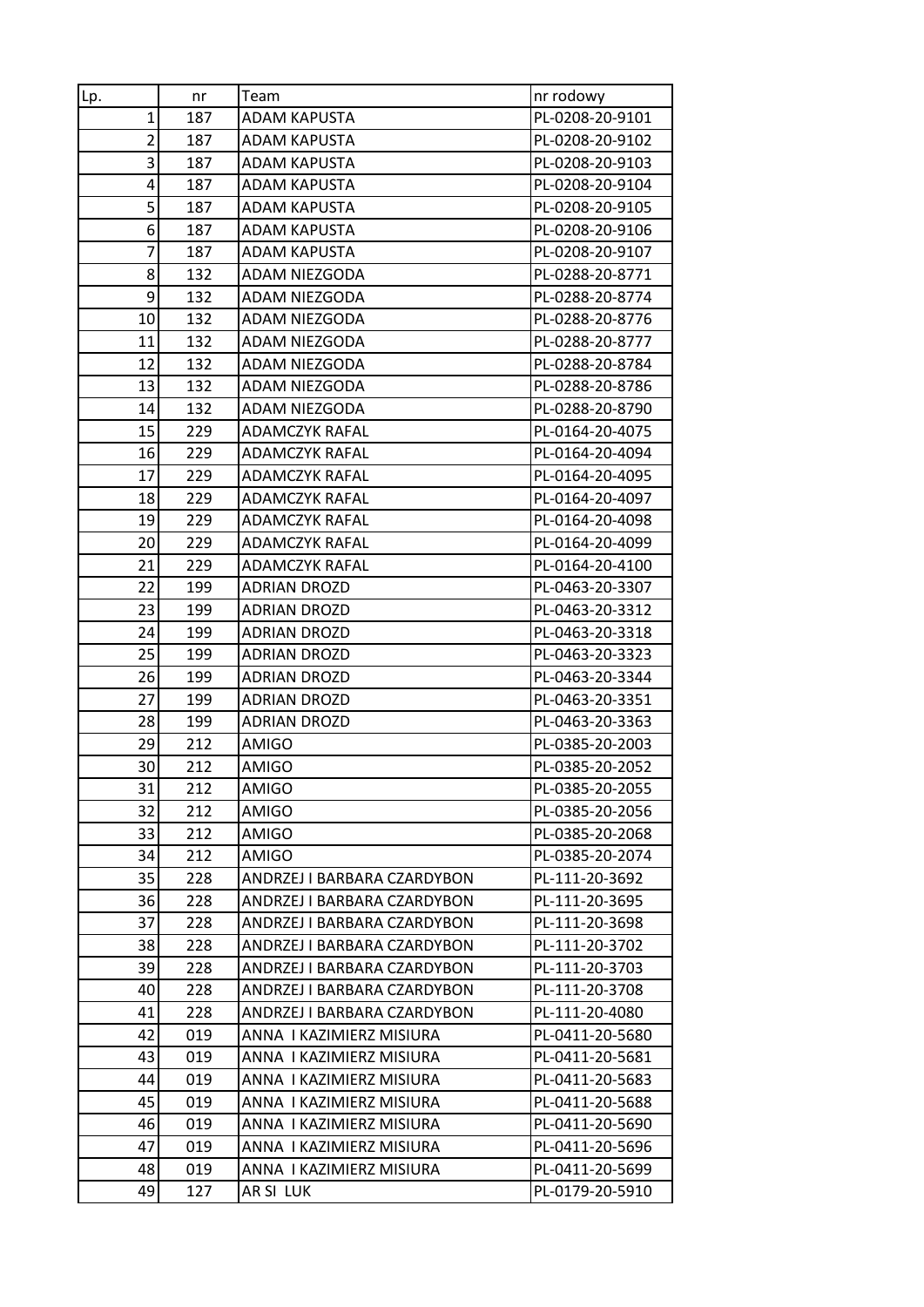| 50 | 127 | AR SI LUK                       | PL-0179-20-5983  |
|----|-----|---------------------------------|------------------|
| 51 | 020 | <b>ARTUR PAWELEC</b>            | PL-0215-20-10236 |
| 52 | 020 | <b>ARTUR PAWELEC</b>            | PL-0215-20-10241 |
| 53 | 175 | <b>ARTUR ZOLKIEWSKI</b>         | PL-0210-20-11354 |
| 54 | 175 | ARTUR ZOLKIEWSKI                | PL-0210-20-11358 |
| 55 | 175 | <b>ARTUR ZOLKIEWSKI</b>         | PL-0210-20-11361 |
| 56 | 175 | <b>ARTUR ZOLKIEWSKI</b>         | PL-0210-20-11367 |
| 57 | 175 | <b>ARTUR ZOLKIEWSKI</b>         | PL-0210-20-11369 |
| 58 | 175 | <b>ARTUR ZOLKIEWSKI</b>         | PL-0210-20-11373 |
| 59 | 175 | ARTUR ZOLKIEWSKI                | PL-0210-20-11379 |
| 60 | 227 | <b>BARAN ANDRZEJ</b>            | PL-0230-20-5679  |
| 61 | 227 | <b>BARAN ANDRZEJ</b>            | PL-0230-20-5680  |
| 62 | 227 | <b>BARAN ANDRZEJ</b>            | PL-0230-20-5681  |
| 63 | 227 | <b>BARAN ANDRZEJ</b>            | PL-0230-20-5686  |
| 64 | 227 | <b>BARAN ANDRZEJ</b>            | PL-0230-20-5687  |
| 65 | 227 | <b>BARAN ANDRZEJ</b>            | PL-0230-20-6675  |
| 66 | 227 | <b>BARAN ANDRZEJ</b>            | PL-0230-20-6680  |
| 67 | 189 | <b>BARTLOMIEJ LOEWE</b>         | PL-0152-20-61    |
| 68 | 189 | <b>BARTLOMIEJ LOEWE</b>         | PL-0152-20-62    |
| 69 | 189 | <b>BARTLOMIEJ LOEWE</b>         | PL-0152-20-64    |
| 70 | 189 | <b>BARTLOMIEJ LOEWE</b>         | PL-0152-20-67    |
| 71 | 189 | <b>BARTLOMIEJ LOEWE</b>         | PL-0152-20-68    |
| 72 | 189 | <b>BARTLOMIEJ LOEWE</b>         | PL-0152-20-70    |
| 73 | 189 | <b>BARTLOMIEJ LOEWE</b>         | PL-0152-20-73    |
| 74 | 086 | <b>BARTLOMIEJ WZIATEK</b>       | PL-0180-20-5609  |
| 75 | 086 | <b>BARTLOMIEJ WZIATEK</b>       | PL-0180-20-5611  |
| 76 | 086 | <b>BARTLOMIEJ WZIATEK</b>       | PL-0180-20-5614  |
| 77 | 086 | <b>BARTLOMIEJ WZIATEK</b>       | PL-0180-20-5615  |
| 78 | 086 | <b>BARTLOMIEJ WZIATEK</b>       | PL-0180-20-5635  |
| 79 | 086 | <b>BARTLOMIEJ WZIATEK</b>       | PL-0180-20-5642  |
| 80 | 086 | <b>BARTLOMIEJ WZIATEK</b>       | PL-0180-20-5646  |
| 81 | 058 | <b>BARTOSZ NAWROCKI</b>         | PL-0468-20-15609 |
| 82 | 058 | <b>BARTOSZ NAWROCKI</b>         | PL-0468-20-15619 |
| 83 | 058 | <b>BARTOSZ NAWROCKI</b>         | PL-0468-20-15628 |
| 84 | 058 | <b>BARTOSZ NAWROCKI</b>         | PL-0468-20-15633 |
| 85 | 058 | <b>BARTOSZ NAWROCKI</b>         | PL-0468-20-15636 |
| 86 | 058 | <b>BARTOSZ NAWROCKI</b>         | PL-0468-20-15657 |
| 87 | 058 | <b>BARTOSZ NAWROCKI</b>         | PL-0468-20-6440  |
| 88 | 206 | <b>BIERNAT-KUSCH</b>            | DV-2522-20-384   |
| 89 | 206 | BIERNAT-KUSCH                   | DV-2522-20-400   |
| 90 | 206 | BIERNAT-KUSCH                   | DV-2522-20-412   |
| 91 | 206 | BIERNAT-KUSCH                   | DV-2522-20-415   |
| 92 | 206 | BIERNAT-KUSCH                   | DV-2522-20-417   |
| 93 | 206 | <b>BIERNAT-KUSCH</b>            | DV-2522-20-419   |
| 94 | 044 | <b>BRACIA GRYGLAS KACZYNSKI</b> | PL-010-20-4333   |
| 95 | 044 | <b>BRACIA GRYGLAS KACZYNSKI</b> | PL-010-20-4358   |
| 96 | 044 | <b>BRACIA GRYGLAS KACZYNSKI</b> | PL-010-20-4364   |
| 97 | 044 | BRACIA GRYGLAS KACZYNSKI        | PL-010-20-4477   |
| 98 | 044 | <b>BRACIA GRYGLAS KACZYNSKI</b> | PL-010-20-4479   |
| 99 | 169 | <b>BRACIA KORALEWICZ</b>        | PL-0289-20-3754  |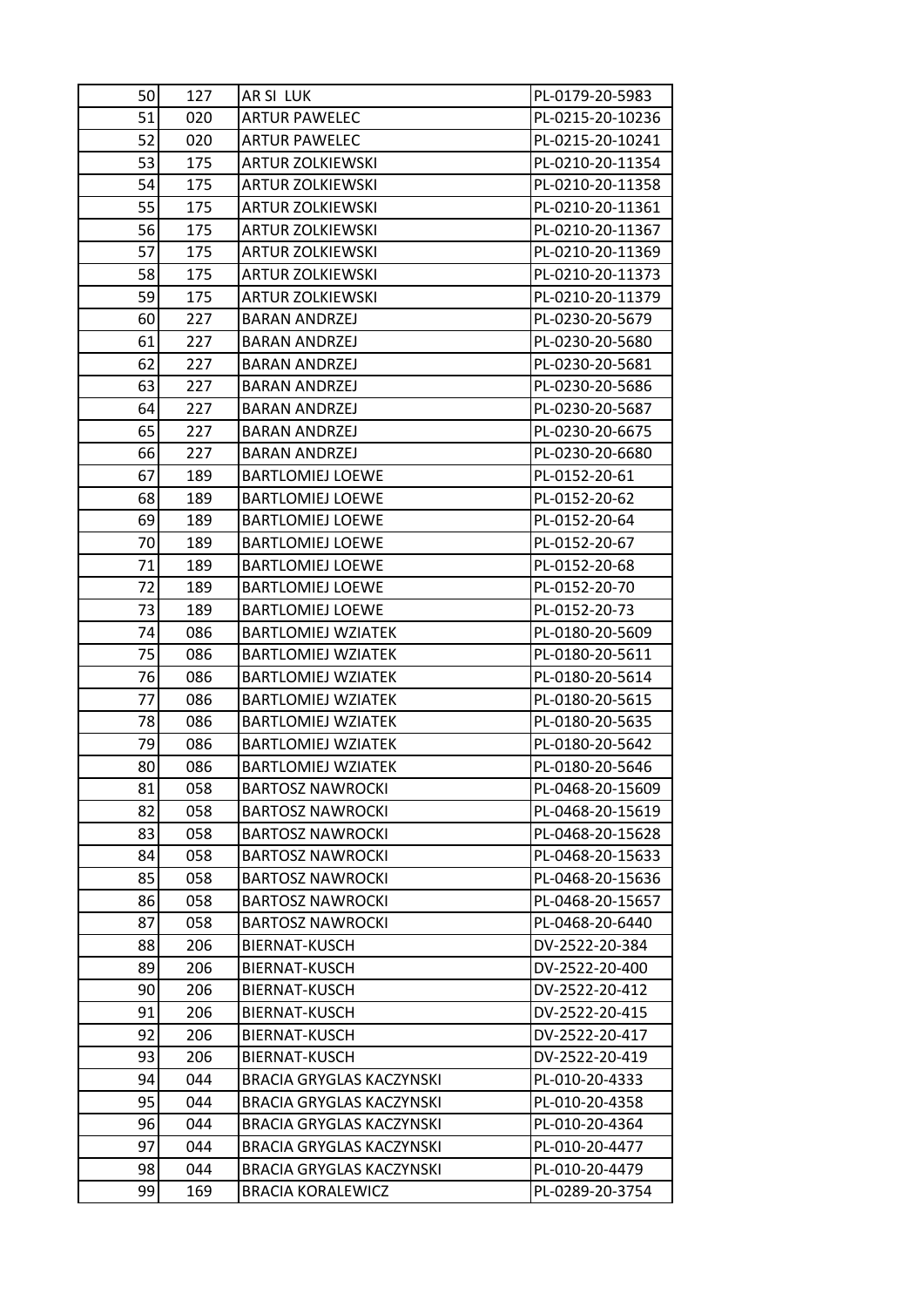| 100 | 169 | <b>BRACIA KORALEWICZ</b>     | PL-0289-20-3755  |
|-----|-----|------------------------------|------------------|
| 101 | 169 | <b>BRACIA KORALEWICZ</b>     | PL-0289-20-3761  |
| 102 | 169 | <b>BRACIA KORALEWICZ</b>     | PL-0289-20-3764  |
| 103 | 169 | <b>BRACIA KORALEWICZ</b>     | PL-0289-20-3827  |
| 104 | 169 | <b>BRACIA KORALEWICZ</b>     | PL-0289-20-3836  |
| 105 | 169 | <b>BRACIA KORALEWICZ</b>     | PL-0289-20-3837  |
| 106 | 153 | <b>BRACIA MIKOLAJCZYK</b>    | PL-0208-20-503   |
| 107 | 153 | <b>BRACIA MIKOLAJCZYK</b>    | PL-0208-20-504   |
| 108 | 153 | <b>BRACIA MIKOLAJCZYK</b>    | PL-0208-20-505   |
| 109 | 153 | <b>BRACIA MIKOLAJCZYK</b>    | PL-0208-20-506   |
| 110 | 153 | <b>BRACIA MIKOLAJCZYK</b>    | PL-0208-20-529   |
| 111 | 153 | <b>BRACIA MIKOLAJCZYK</b>    | PL-0208-20-534   |
| 112 | 153 | <b>BRACIA MIKOLAJCZYK</b>    | PL-0208-20-535   |
| 113 | 018 | <b>BUSZKO JULIA</b>          | PL-0324-20-7325  |
| 114 | 018 | <b>BUSZKO JULIA</b>          | PL-0324-20-7335  |
| 115 | 018 | <b>BUSZKO JULIA</b>          | PL-0324-20-7338  |
| 116 | 018 | <b>BUSZKO JULIA</b>          | PL-0324-20-7345  |
| 117 | 018 | <b>BUSZKO JULIA</b>          | PL-0324-20-7347  |
| 118 | 018 | <b>BUSZKO JULIA</b>          | PL-0324-20-7356  |
| 119 | 018 | <b>BUSZKO JULIA</b>          | PL-0324-20-7374  |
| 120 | 017 | <b>BUSZKO MICHAL</b>         | PL-0324-20-7333  |
| 121 | 017 | <b>BUSZKO MICHAL</b>         | PL-0324-20-7341  |
| 122 | 017 | <b>BUSZKO MICHAL</b>         | PL-0324-20-7342  |
| 123 | 017 | <b>BUSZKO MICHAL</b>         | PL-0324-20-7368  |
| 124 | 017 | <b>BUSZKO MICHAL</b>         | PL-0324-20-7373  |
| 125 | 017 | <b>BUSZKO MICHAL</b>         | PL-0324-20-7378  |
| 126 | 017 | <b>BUSZKO MICHAL</b>         | PL-0324-20-7391  |
| 127 | 202 | CIENKUSZ STANISLAW&KAROL&JAN | PL-0468-20-9407  |
| 128 | 202 | CIENKUSZ STANISLAW&KAROL&JAN | PL-0468-20-9409  |
| 129 | 202 | CIENKUSZ STANISLAW&KAROL&JAN | PL-0468-20-9413  |
| 130 | 202 | CIENKUSZ STANISLAW&KAROL&JAN | PL-0468-20-9417  |
| 131 | 202 | CIENKUSZ STANISLAW&KAROL&JAN | PL-0468-20-9432  |
| 132 | 202 | CIENKUSZ STANISLAW&KAROL&JAN | PL-0468-20-9460  |
| 133 | 202 | CIENKUSZ STANISLAW&KAROL&JAN | PL-0468-20-9469  |
| 134 | 002 | CYFRA MATEUSZ I TOMEK        | PL0411-20-6171   |
| 135 | 002 | <b>CYFRA MATEUSZ I TOMEK</b> | PL0411-20-6182   |
| 136 | 002 | CYFRA MATEUSZ I TOMEK        | PL0411-20-6189   |
| 137 | 002 | CYFRA MATEUSZ I TOMEK        | PL0411-20-6193   |
| 138 | 002 | <b>CYFRA MATEUSZ I TOMEK</b> | PL0411-20-6194   |
| 139 | 002 | CYFRA MATEUSZ I TOMEK        | PL0411-20-6883   |
| 140 | 002 | CYFRA MATEUSZ I TOMEK        | PL0411-20-7714   |
| 141 | 099 | CZAJKA DUBIEL                | PL-0311-20-8004  |
| 142 | 099 | CZAJKA DUBIEL                | PL-0311-20-8005  |
| 143 | 099 | <b>CZAJKA DUBIEL</b>         | PL-0311-20-8006  |
| 144 | 099 | CZAJKA DUBIEL                | PL-0311-20-8007  |
| 145 | 099 | <b>CZAJKA DUBIEL</b>         | PL-0311-20-8806  |
| 146 | 099 | <b>CZAJKA DUBIEL</b>         | PL-0311-20-8845  |
| 147 | 099 | CZAJKA DUBIEL                | PL-0311-20-8850  |
| 148 | 116 | DAMIAN RUBINKOWSKI           | PL-0184-20-10983 |
| 149 | 006 | DANILOWICZ MAREK             | PL-0215-20-10842 |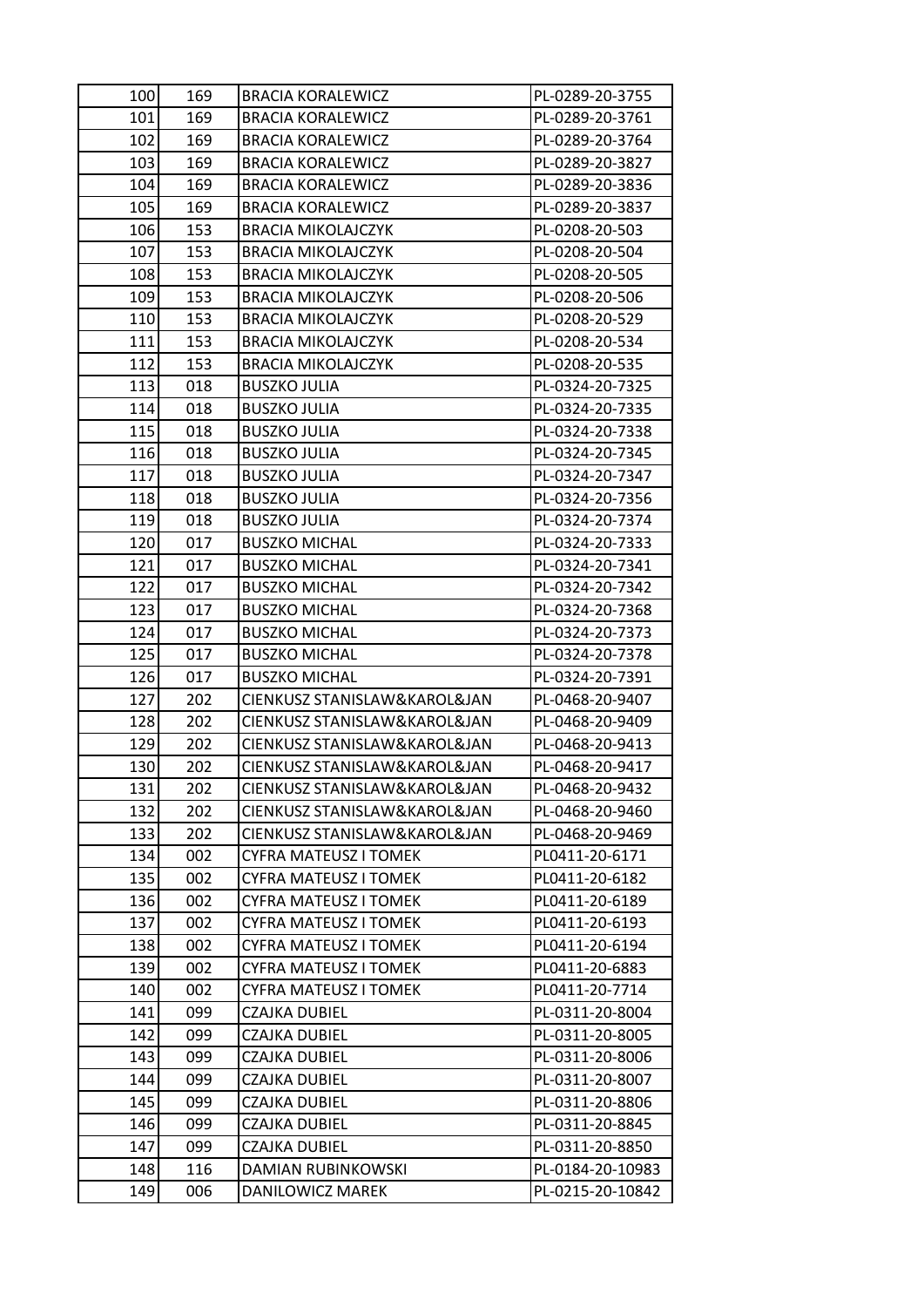| 150        | 006        | DANILOWICZ MAREK                     | PL-0215-20-11134                 |
|------------|------------|--------------------------------------|----------------------------------|
| 151        | 006        | DANILOWICZ MAREK                     | PL-0215-20-11140                 |
| 152        | 006        | DANILOWICZ MAREK                     | PL-0215-20-11200                 |
| 153        | 117        | DARIUSZ ZYBURA                       | PL-0211-20-8701                  |
| 154        | 117        | DARIUSZ ZYBURA                       | PL-0211-20-8703                  |
| 155        | 117        | DARIUSZ ZYBURA                       | PL-0211-20-8704                  |
| 156        | 117        | DARIUSZ ZYBURA                       | PL-0211-20-8718                  |
| 157        | 117        | DARIUSZ ZYBURA                       | PL-0211-20-8724                  |
| 158        | 117        | DARIUSZ ZYBURA                       | PL-0211-20-8735                  |
| 159        | 117        | DARIUSZ ZYBURA                       | PL-0211-20-8737                  |
| 160        | 174        | DAWID DUDEK                          | PL-0388-20-2662                  |
| 161        | 174        | <b>DAWID DUDEK</b>                   | PL-0388-20-2667                  |
| 162        | 174        | <b>DAWID DUDEK</b>                   | PL-0388-20-2669                  |
| 163        | 174        | DAWID DUDEK                          | PL-0388-20-2671                  |
| 164        | 174        | DAWID DUDEK                          | PL-0388-20-2676                  |
| 165        | 174        | <b>DAWID DUDEK</b>                   | PL-0388-20-2679                  |
| 166        | 174        | <b>DAWID DUDEK</b>                   | PL-0388-20-2683                  |
| 167        | 162        | <b>DOMINIK RAFAL</b>                 | PL-0215-20-10405                 |
| 168        | 162        | <b>DOMINIK RAFAL</b>                 | PL-0215-20-10411                 |
| 169        | 162        | <b>DOMINIK RAFAL</b>                 | PL-0215-20-10413                 |
| 170        | 162        | <b>DOMINIK RAFAL</b>                 | PL-0215-20-10417                 |
| 171        | 162        | <b>DOMINIK RAFAL</b>                 | PL-0215-20-10421                 |
| 172        | 162        | <b>DOMINIK RAFAL</b>                 | PL-0215-20-10425                 |
| 173        | 162        | <b>DOMINIK RAFAL</b>                 | PL-0215-20-10438                 |
| 174        | 051        | DROMADERY I                          | PL-010-20-9225                   |
|            |            |                                      |                                  |
| 175        | 051        | <b>DROMADERY I</b>                   | PL-0385-20-2094                  |
| 176        | 051        | <b>DROMADERY I</b>                   | PL-0385-20-2099                  |
| 177        | 051        | <b>DROMADERY I</b>                   | PL-0414-20-15698                 |
| 178        | 051        | <b>DROMADERY I</b>                   | PL-0414-20-15700                 |
| 179        | 051        | DROMADERY I                          | PL-0414-20-15714                 |
| 180        | 051        | DROMADERY I                          | PL-0430-20-6435                  |
| 181        | 176        | <b>DROMADERY II</b>                  | PL-0430-20-6421                  |
| 182        | 176        | <b>DROMADERY II</b>                  | PL-0430-20-6422                  |
| 183        | 176        | <b>DROMADERY II</b>                  | PL-0430-20-6423                  |
| 184        | 176        | <b>DROMADERY II</b>                  | PL-0430-20-6426                  |
| 185        | 176        | <b>DROMADERY II</b>                  | PL-0430-20-6427                  |
| 186        | 176        | <b>DROMADERY II</b>                  | PL-0430-20-6432                  |
| 187        | 176        | <b>DROMADERY II</b>                  | PL-0430-20-6433                  |
| 188        | 096        | DYJAK ADAM                           | PL-0215-20-10601                 |
| 189        | 096        | DYJAK ADAM                           | PL-0215-20-10603                 |
| 190        | 096        | DYJAK ADAM                           | PL-0215-20-10615                 |
| 191        | 034        | DZIERZAK KRZYSZTOF                   | PL-0152-20-6115                  |
| 192        | 034        | DZIERZAK KRZYSZTOF                   | PL-0152-20-6116                  |
| 193        | 034        | DZIERZAK KRZYSZTOF                   | PL-0497-20-2220                  |
| 194        | 034        | DZIERZAK KRZYSZTOF                   | PL-0497-20-2222                  |
| 195        | 034        | <b>DZIERZAK KRZYSZTOF</b>            | PL-0497-20-2242                  |
| 196        | 034        | DZIERZAK KRZYSZTOF                   | PL-0497-20-767                   |
| 197        | 034        | DZIERZAK KRZYSZTOF                   | PL-0497-20-768                   |
| 198<br>199 | 082<br>082 | EDWARD DEREWLANY<br>EDWARD DEREWLANY | PL-0248-20-372<br>PL-0248-20-373 |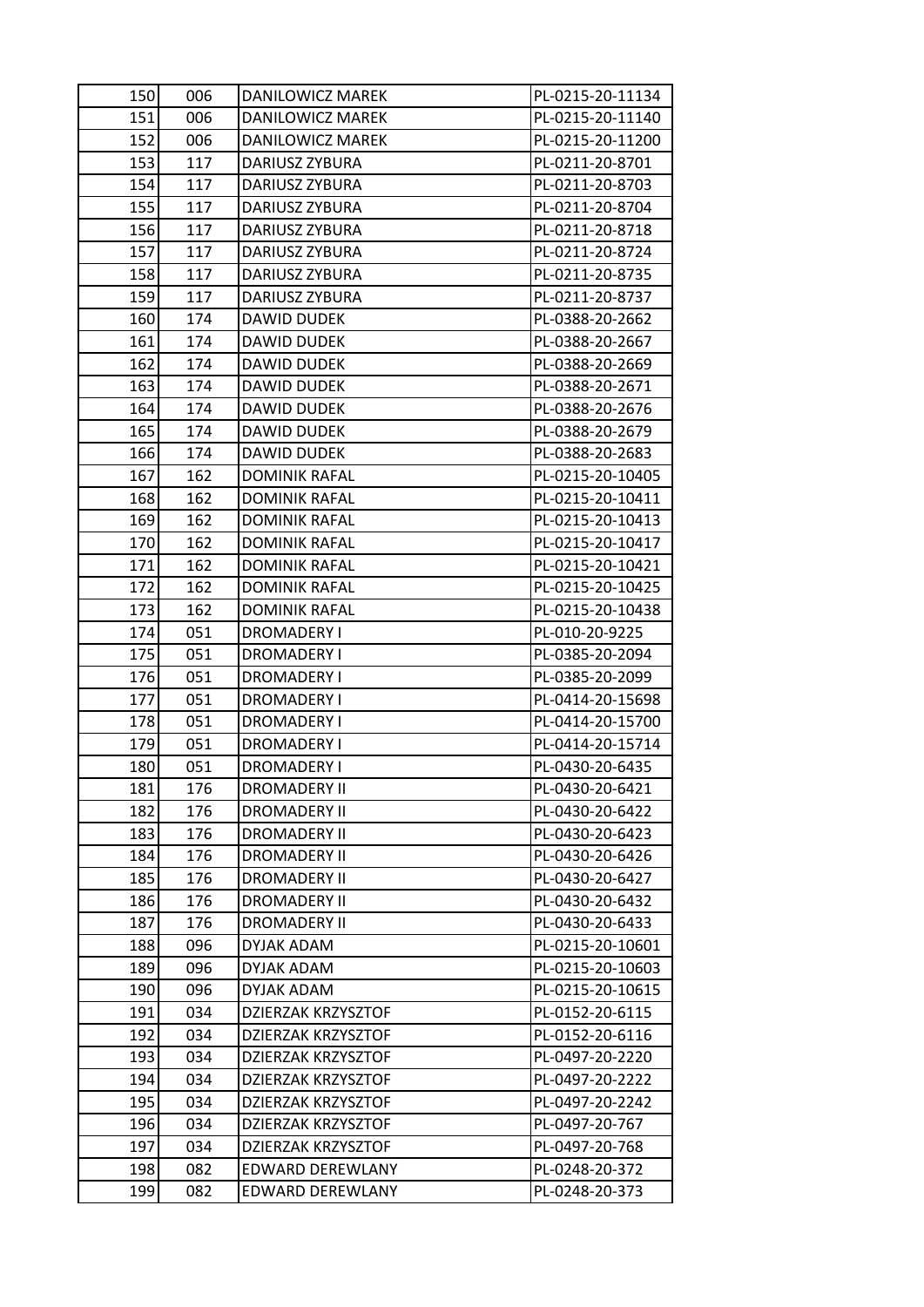| 200 | 082 | EDWARD DEREWLANY          | PL-0248-20-376  |
|-----|-----|---------------------------|-----------------|
| 201 | 082 | EDWARD DEREWLANY          | PL-0248-20-378  |
| 202 | 082 | <b>EDWARD DEREWLANY</b>   | PL-0248-20-379  |
| 203 | 082 | EDWARD DEREWLANY          | PL-0248-20-383  |
| 204 | 082 | EDWARD DEREWLANY          | PL-0248-20-384  |
| 205 | 208 | FILIP JARCZOK             | PL-047-20-3301  |
| 206 | 208 | FILIP JARCZOK             | PL-047-20-3303  |
| 207 | 208 | FILIP JARCZOK             | PL-047-20-3305  |
| 208 | 208 | <b>FILIP JARCZOK</b>      | PL-047-20-3309  |
| 209 | 208 | <b>FILIP JARCZOK</b>      | PL-047-20-3312  |
| 210 | 208 | FILIP JARCZOK             | PL-047-20-3313  |
| 211 | 208 | FILIP JARCZOK             | PL-047-20-3322  |
| 212 | 014 | <b>FLOREK RYSZARD</b>     | PL-0411-20-1210 |
| 213 | 014 | <b>FLOREK RYSZARD</b>     | PL-0411-20-1231 |
| 214 | 014 | <b>FLOREK RYSZARD</b>     | PL-0411-20-1237 |
| 215 | 014 | <b>FLOREK RYSZARD</b>     | PL-0411-20-1242 |
| 216 | 014 | <b>FLOREK RYSZARD</b>     | PL-0411-20-1252 |
| 217 | 014 | <b>FLOREK RYSZARD</b>     | PL-0411-20-1253 |
| 218 | 014 | <b>FLOREK RYSZARD</b>     | PL-0411-20-1275 |
| 219 | 009 | <b>GARDYJAS NATALIA</b>   | PL-0143-20-7008 |
| 220 | 009 | <b>GARDYJAS NATALIA</b>   | PL-0143-20-7015 |
| 221 | 009 | <b>GARDYJAS NATALIA</b>   | PL-0143-20-7107 |
| 222 | 009 | <b>GARDYJAS NATALIA</b>   | PL-0143-20-7109 |
| 223 | 009 | <b>GARDYJAS NATALIA</b>   | PL-0143-20-7112 |
| 224 | 009 | <b>GARDYJAS NATALIA</b>   | PL-0143-20-7113 |
| 225 | 009 | <b>GARDYJAS NATALIA</b>   | PL-0143-20-7115 |
| 226 | 049 | <b>GIBA</b>               | PL-0243-20-3053 |
| 227 | 049 | GIBA                      | PL-0243-20-3054 |
| 228 | 049 | <b>GIBA</b>               | PL-0243-20-3410 |
| 229 | 049 | <b>GIBA</b>               | PL-0243-20-3411 |
| 230 | 049 | GIBA                      | PL-0243-20-3431 |
| 231 | 049 | <b>GIBA</b>               | PL-0243-20-3500 |
| 232 | 049 | <b>GIBA</b>               | PL-0277-20-9473 |
| 233 | 049 | <b>GIBA</b>               | PL-0277-20-9489 |
| 234 | 036 | <b>GODLEWSKI GRZEGORZ</b> | PL-0246-20-1459 |
| 235 | 025 | <b>GORA MARCIN</b>        | PL-0311-20-4205 |
| 236 | 025 | <b>GORA MARCIN</b>        | PL-0311-20-4219 |
| 237 | 025 | <b>GORA MARCIN</b>        | PL-0311-20-4223 |
| 238 | 025 | <b>GORA MARCIN</b>        | PL-0311-20-4225 |
| 239 | 025 | <b>GORA MARCIN</b>        | PL-0311-20-4227 |
| 240 | 025 | <b>GORA MARCIN</b>        | PL-0311-20-4232 |
| 241 | 025 | <b>GORA MARCIN</b>        | PL-0311-20-4245 |
| 242 | 121 | <b>GRZEGORZ KRAJEWSKI</b> | PL-0210-20-3788 |
| 243 | 121 | <b>GRZEGORZ KRAJEWSKI</b> | PL-0210-20-3790 |
| 244 | 121 | <b>GRZEGORZ KRAJEWSKI</b> | PL-0210-20-3791 |
| 245 | 121 | <b>GRZEGORZ KRAJEWSKI</b> | PL-0210-20-3792 |
| 246 | 121 | <b>GRZEGORZ KRAJEWSKI</b> | PL-0210-20-3793 |
| 247 | 121 | <b>GRZEGORZ KRAJEWSKI</b> | PL-0210-20-3794 |
| 248 | 121 | <b>GRZEGORZ KRAJEWSKI</b> | PL-0210-20-3796 |
| 249 | 071 | GRZEGORZ KUSAJ            | PL-0211-20-8951 |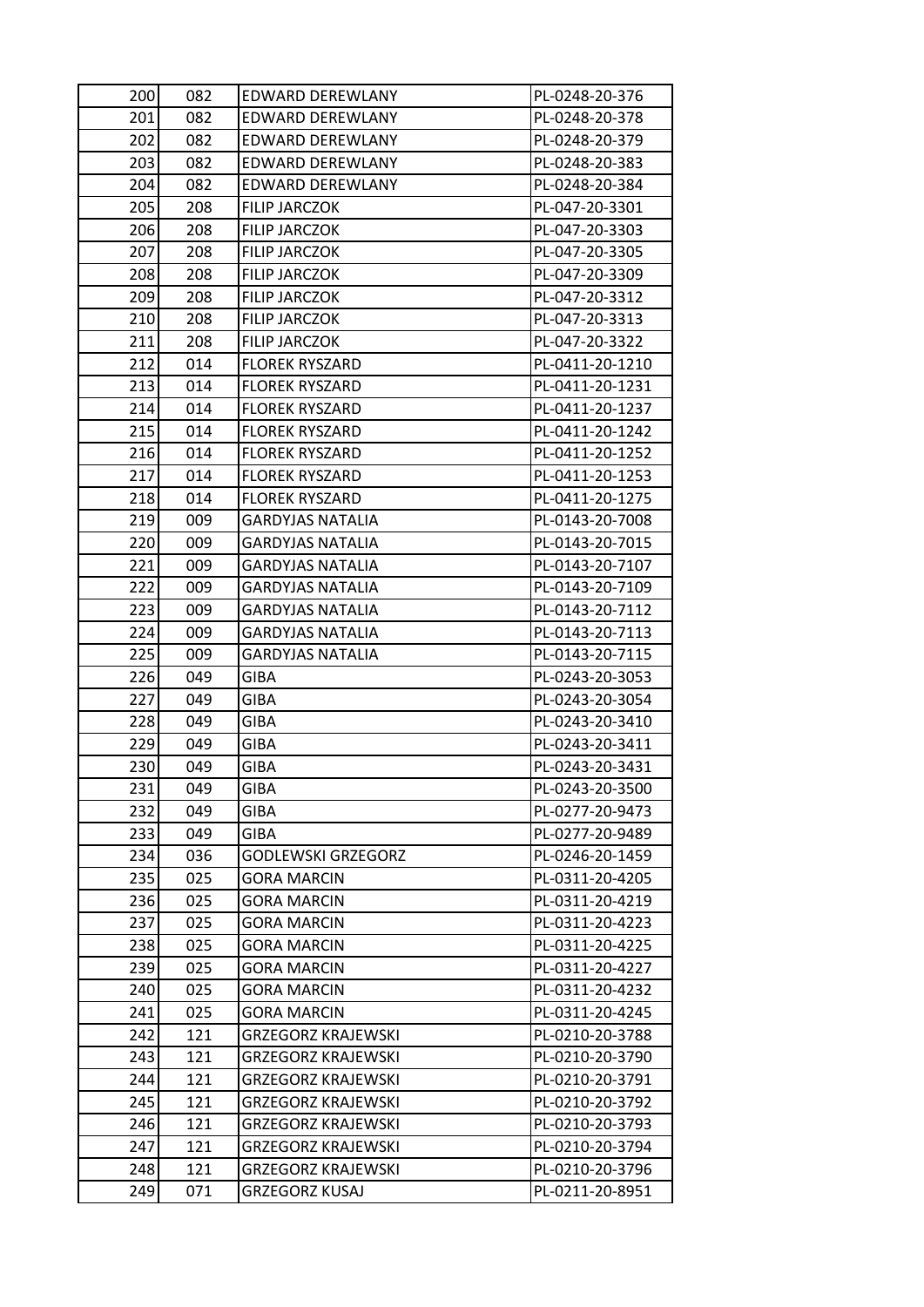| 250        | 071        | <b>GRZEGORZ KUSAJ</b>                                  | PL-0211-20-8953                  |
|------------|------------|--------------------------------------------------------|----------------------------------|
| 251        | 071        | <b>GRZEGORZ KUSAJ</b>                                  | PL-0211-20-8958                  |
| 252        | 071        | <b>GRZEGORZ KUSAJ</b>                                  | PL-0211-20-8960                  |
| 253        | 071        | <b>GRZEGORZ KUSAJ</b>                                  | PL-0211-20-8961                  |
| 254        | 071        | GRZEGORZ KUSAJ                                         | PL-0211-20-8973                  |
| 255        | 071        | <b>GRZEGORZ KUSAJ</b>                                  | PL-0211-20-8994                  |
| 256        | 091        | <b>GUINNES OLYMPIC TEAM</b>                            | PL-0129-20-2874                  |
| 257        | 091        | <b>GUINNES OLYMPIC TEAM</b>                            | PL-0129-20-2890                  |
| 258        | 091        | <b>GUINNES OLYMPIC TEAM</b>                            | PL-0139-20-1807                  |
| 259        | 091        | <b>GUINNES OLYMPIC TEAM</b>                            | PL-0139-20-1820                  |
| 260        | 091        | <b>GUINNES OLYMPIC TEAM</b>                            | PL-0238-20-2808                  |
| 261        | 091        | <b>GUINNES OLYMPIC TEAM</b>                            | PL-0238-20-2822                  |
| 262        | 091        | <b>GUINNES OLYMPIC TEAM</b>                            | PL-0238-20-2837                  |
| 263        | 046        | <b>HOLA PIOTR</b>                                      | PL-0411-20-3505                  |
| 264        | 046        | <b>HOLA PIOTR</b>                                      | PL-0411-20-3520                  |
| 265        | 046        | <b>HOLA PIOTR</b>                                      | PL-0411-20-3521                  |
| 266        | 046        | <b>HOLA PIOTR</b>                                      | PL-0411-20-3523                  |
| 267        | 046        | <b>HOLA PIOTR</b>                                      | PL-0411-20-3532                  |
| 268        | 046        | <b>HOLA PIOTR</b>                                      | PL-08-20-5916                    |
| 269        | 046        | <b>HOLA PIOTR</b>                                      | PL-08-20-5917                    |
| 270        | 215        | JGJL                                                   | PL-20-381-1062                   |
| 271        | 215        | JGJL                                                   | PL-20-381-1064                   |
| 272        | 215        | JGJL                                                   | PL-20-381-1076                   |
| 273        | 215        | JGJL                                                   | PL-20-381-1078                   |
| 274        | 215        | JGJL                                                   | PL-20-381-172                    |
|            |            |                                                        |                                  |
| 275        | 215        | JGJL                                                   | PL-20-381-175                    |
| 276        | 215        | JGJL                                                   | PL-20-381-178                    |
| 277        | 184        | JACEK LUKASZYK                                         | PL-0215-20-9856                  |
| 278        | 184        | <b>JACEK LUKASZYK</b>                                  | PL-0215-20-9859                  |
| 279        | 184        | <b>JACEK LUKASZYK</b>                                  | PL-0215-20-9860                  |
| 280        | 233        | JACHOREK ZBIGNIEW                                      | PL-0215-20-12409                 |
| 281        | 233        | JACHOREK ZBIGNIEW                                      | PL-0215-20-12425                 |
| 282        | 233        | JACHOREK ZBIGNIEW                                      | PL-0215-20-12453                 |
| 283        | 233        | JACHOREK ZBIGNIEW                                      | PL-0215-20-12460                 |
| 284        | 027        | JAREK & WIESLAW WEDZINA                                | PL-0215-20-10309                 |
| 285        | 027        | JAREK & WIESLAW WEDZINA                                | PL-0215-20-10317                 |
| 286        | 027        | JAREK & WIESLAW WEDZINA                                | PL-0215-20-10356                 |
| 287        | 027        | JAREK & WIESLAW WEDZINA                                | PL-0215-20-10369                 |
| 288        | 085        | JOZEF & MARCIN team                                    | PL-0100-20-12142                 |
| 289        | 085        | JOZEF & MARCIN team                                    | PL-0100-20-12287                 |
| 290        | 085        | JOZEF & MARCIN team                                    | PL-099-20-5653                   |
| 291        | 085        | JOZEF & MARCIN team                                    | PL-099-20-5655                   |
| 292        | 085        | JOZEF & MARCIN team                                    | PL-099-20-5664                   |
| 293        | 085        | JOZEF & MARCIN team                                    | PL-099-20-5667                   |
| 294        | 085        | JOZEF & MARCIN team                                    | PL-099-20-969                    |
| 295        | 029        | <b>JURECZKA KRZYSZTOF</b>                              | PL-087-20-6110                   |
| 296        | 029        | <b>JURECZKA KRZYSZTOF</b>                              | PL-087-20-6164                   |
| 297        | 029        | <b>JURECZKA KRZYSZTOF</b>                              | PL-087-20-6168                   |
| 298<br>299 | 029<br>029 | <b>JURECZKA KRZYSZTOF</b><br><b>JURECZKA KRZYSZTOF</b> | PL-087-20-6169<br>PL-087-20-6180 |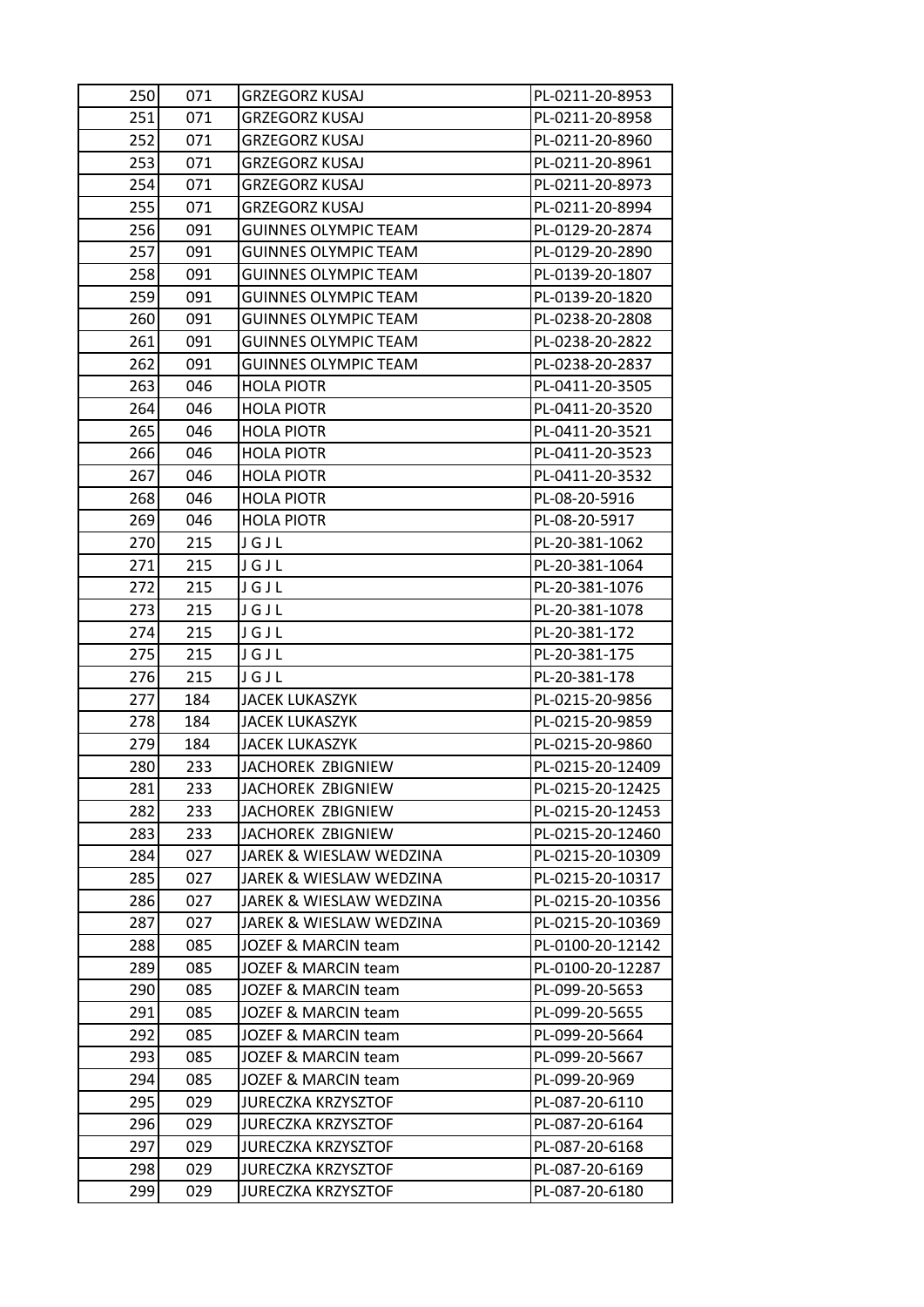| 300 | 029 | <b>JURECZKA KRZYSZTOF</b> | PL-087-20-6197   |
|-----|-----|---------------------------|------------------|
| 301 | 029 | <b>JURECZKA KRZYSZTOF</b> | PL-087-20-6198   |
| 302 | 003 | <b>JUSTYNA KORYCKA</b>    | PL-0490-20-5654  |
| 303 | 003 | <b>JUSTYNA KORYCKA</b>    | PL-0490-20-5655  |
| 304 | 003 | <b>JUSTYNA KORYCKA</b>    | PL-0490-20-5656  |
| 305 | 003 | <b>JUSTYNA KORYCKA</b>    | PL-0490-20-5657  |
| 306 | 003 | <b>JUSTYNA KORYCKA</b>    | PL-0490-20-5658  |
| 307 | 003 | <b>JUSTYNA KORYCKA</b>    | PL-0490-20-5659  |
| 308 | 003 | <b>JUSTYNA KORYCKA</b>    | PL-0490-20-5660  |
| 309 | 066 | <b>KAMIL RAFAL</b>        | PL-0215-20-10401 |
| 310 | 066 | KAMIL RAFAL               | PL-0215-20-10407 |
| 311 | 066 | <b>KAMIL RAFAL</b>        | PL-0215-20-10410 |
| 312 | 066 | KAMIL RAFAL               | PL-0215-20-10416 |
| 313 | 066 | <b>KAMIL RAFAL</b>        | PL-0215-20-10424 |
| 314 | 066 | <b>KAMIL RAFAL</b>        | PL-0215-20-10440 |
| 315 | 066 | KAMIL RAFAL               | PL-0215-20-10448 |
| 316 | 154 | <b>KAROLEK</b>            | PL-0211-20-7581  |
| 317 | 154 | KAROLEK                   | PL-0211-20-7582  |
| 318 | 154 | <b>KAROLEK</b>            | PL-0211-20-7585  |
| 319 | 154 | KAROLEK                   | PL-0211-20-7587  |
| 320 | 154 | KAROLEK                   | PL-0211-20-7601  |
| 321 | 154 | <b>KAROLEK</b>            | PL-0211-20-7603  |
| 322 | 154 | <b>KAROLEK</b>            | PL-0211-20-7616  |
| 323 | 198 | KAROLINA SMYK             | PL-0497-20-1886  |
| 324 | 198 | <b>KAROLINA SMYK</b>      | PL-0497-20-1891  |
| 325 | 198 | <b>KAROLINA SMYK</b>      | PL-0497-20-1991  |
| 326 | 198 | <b>KAROLINA SMYK</b>      | PL-0497-20-1992  |
| 327 | 198 | <b>KAROLINA SMYK</b>      | PL-0497-20-1994  |
| 328 | 198 | KAROLINA SMYK             | PL-0497-20-1995  |
| 329 | 198 | <b>KAROLINA SMYK</b>      | PL-0497-20-1997  |
| 330 | 111 | <b>KOMOR TEAM</b>         | PL-0496-20-437   |
| 331 | 111 | <b>KOMOR TEAM</b>         | PL-0496-20-455   |
| 332 | 111 | <b>KOMOR TEAM</b>         | PL-0496-20-468   |
| 333 | 111 | <b>KOMOR TEAM</b>         | PL-0496-20-469   |
| 334 | 111 | KOMOR TEAM                | PL-0496-20-471   |
| 335 | 111 | <b>KOMOR TEAM</b>         | PL-0496-20-476   |
| 336 | 111 | <b>KOMOR TEAM</b>         | PL-0496-20-477   |
| 337 | 149 | <b>KORBUS KRZYSZTOF</b>   | PL-0318-20-2822  |
| 338 | 149 | <b>KORBUS KRZYSZTOF</b>   | PL-0318-20-3210  |
| 339 | 149 | <b>KORBUS KRZYSZTOF</b>   | PL-0318-20-3241  |
| 340 | 149 | <b>KORBUS KRZYSZTOF</b>   | PL-0318-20-3342  |
| 341 | 149 | <b>KORBUS KRZYSZTOF</b>   | PL-0318-20-3343  |
| 342 | 149 | <b>KORBUS KRZYSZTOF</b>   | PL-0318-20-3376  |
| 343 | 149 | <b>KORBUS KRZYSZTOF</b>   | PL-0318-20-3395  |
| 344 | 064 | KOSOBUCKI-OLKOWSKI        | PL-0321-20-8442  |
| 345 | 064 | KOSOBUCKI-OLKOWSKI        | PL-0321-20-8470  |
| 346 | 064 | KOSOBUCKI-OLKOWSKI        | PL-0321-20-8471  |
| 347 | 064 | KOSOBUCKI-OLKOWSKI        | PL-0321-20-8563  |
| 348 | 064 | KOSOBUCKI-OLKOWSKI        | PL-0321-20-8565  |
| 349 | 064 | KOSOBUCKI-OLKOWSKI        | PL-0321-20-8573  |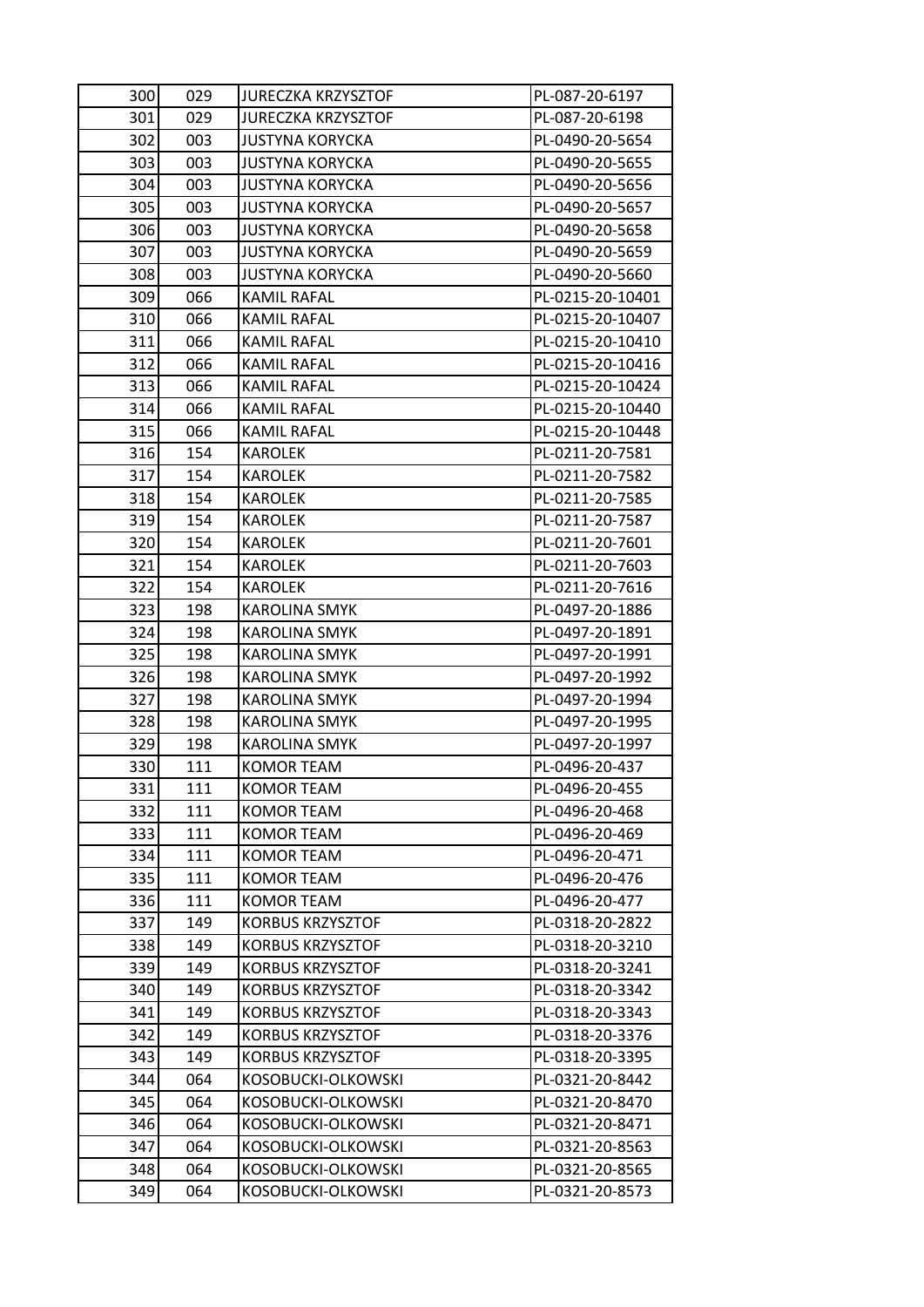| 350 | 010 | <b>KRAWCZYK RYSZARD</b>   | PL-0210-20-1140  |
|-----|-----|---------------------------|------------------|
| 351 | 010 | <b>KRAWCZYK RYSZARD</b>   | PL-0210-20-1176  |
| 352 | 012 | <b>KRAWIECZEK LUCJAN</b>  | PL-0129-20-1788  |
| 353 | 012 | <b>KRAWIECZEK LUCJAN</b>  | PL-0129-20-1795  |
| 354 | 012 | KRAWIECZEK LUCJAN         | PL-0143-20-6038  |
| 355 | 012 | <b>KRAWIECZEK LUCJAN</b>  | PL-0143-20-6051  |
| 356 | 012 | <b>KRAWIECZEK LUCJAN</b>  | PL-0143-20-6052  |
| 357 | 012 | <b>KRAWIECZEK LUCJAN</b>  | PL-0143-20-6056  |
| 358 | 012 | KRAWIECZEK LUCJAN         | PL-0143-20-6058  |
| 359 | 077 | KROLIKOWSKI-ROBAKIEWICZ   | PL-0475-20-11226 |
| 360 | 077 | KROLIKOWSKI-ROBAKIEWICZ   | PL-0475-20-11238 |
| 361 | 077 | KROLIKOWSKI-ROBAKIEWICZ   | PL-0475-20-11239 |
| 362 | 077 | KROLIKOWSKI-ROBAKIEWICZ   | PL-0475-20-11241 |
| 363 | 077 | KROLIKOWSKI-ROBAKIEWICZ   | PL-0475-20-11242 |
| 364 | 077 | KROLIKOWSKI-ROBAKIEWICZ   | PL-0475-20-11247 |
| 365 | 077 | KROLIKOWSKI-ROBAKIEWICZ   | PL-0475-20-11248 |
| 366 | 077 | KROLIKOWSKI-ROBAKIEWICZ   | PL-0475-20-11253 |
| 367 | 190 | <b>KRYSTIAN KROWICKI</b>  | PL-0413-20-7479  |
| 368 | 190 | <b>KRYSTIAN KROWICKI</b>  | PL-0413-20-7480  |
| 369 | 190 | <b>KRYSTIAN KROWICKI</b>  | PL-0413-20-7483  |
| 370 | 190 | <b>KRYSTIAN KROWICKI</b>  | PL-0413-20-7485  |
| 371 | 190 | <b>KRYSTIAN KROWICKI</b>  | PL-0413-20-7486  |
| 372 | 190 | <b>KRYSTIAN KROWICKI</b>  | PL-0413-20-7497  |
| 373 | 190 | <b>KRYSTIAN KROWICKI</b>  | PL-0413-20-7498  |
| 374 | 231 | <b>KRZYHOL</b>            | PL-0317-20-2523  |
| 375 | 231 | <b>KRZYHOL</b>            | PL-0317-20-2526  |
| 376 | 231 | <b>KRZYHOL</b>            | PL-0317-20-2536  |
| 377 | 231 | <b>KRZYHOL</b>            | PL-0317-20-2537  |
| 378 | 231 | <b>KRZYHOL</b>            | PL-0317-20-2551  |
| 379 | 231 | <b>KRZYHOL</b>            | PL-0317-20-2553  |
| 380 | 231 | <b>KRZYHOL</b>            | PL-0317-20-2562  |
| 381 | 210 | <b>KRZYSZTOF KOSTECKI</b> | PL-0208-20-1250  |
| 382 | 210 | <b>KRZYSZTOF KOSTECKI</b> | PL-0208-20-1251  |
| 383 | 210 | <b>KRZYSZTOF KOSTECKI</b> | PL-0208-20-1253  |
| 384 | 210 | <b>KRZYSZTOF KOSTECKI</b> | PL-0208-20-1254  |
| 385 | 210 | <b>KRZYSZTOF KOSTECKI</b> | PL-0208-20-1255  |
| 386 | 210 | <b>KRZYSZTOF KOSTECKI</b> | PL-0208-20-1256  |
| 387 | 210 | <b>KRZYSZTOF KOSTECKI</b> | PL-0208-20-1257  |
| 388 | 237 | <b>KUBACEK LUBOMIR</b>    | CZ-0234-20-5969  |
| 389 | 237 | <b>KUBACEK LUBOMIR</b>    | CZ-0234-20-5975  |
| 390 | 237 | <b>KUBACEK LUBOMIR</b>    | CZ-0234-20-5983  |
| 391 | 237 | <b>KUBACEK LUBOMIR</b>    | CZ-0234-20-5991  |
| 392 | 237 | <b>KUBACEK LUBOMIR</b>    | CZ-0234-20-5993  |
| 393 | 237 | <b>KUBACEK LUBOMIR</b>    | CZ-0234-20-5996  |
| 394 | 237 | <b>KUBACEK LUBOMIR</b>    | CZ-0234-20-6002  |
| 395 | 109 | KUCHARSKI DAREK TIM       | PL-0281-20-10303 |
| 396 | 109 | KUCHARSKI DAREK TIM       | PL-0281-20-10304 |
| 397 | 109 | KUCHARSKI DAREK TIM       | PL-0281-20-12214 |
| 398 | 109 | KUCHARSKI DAREK TIM       | PL-0281-20-12271 |
| 399 | 109 | KUCHARSKI DAREK TIM       | PL-0281-20-12420 |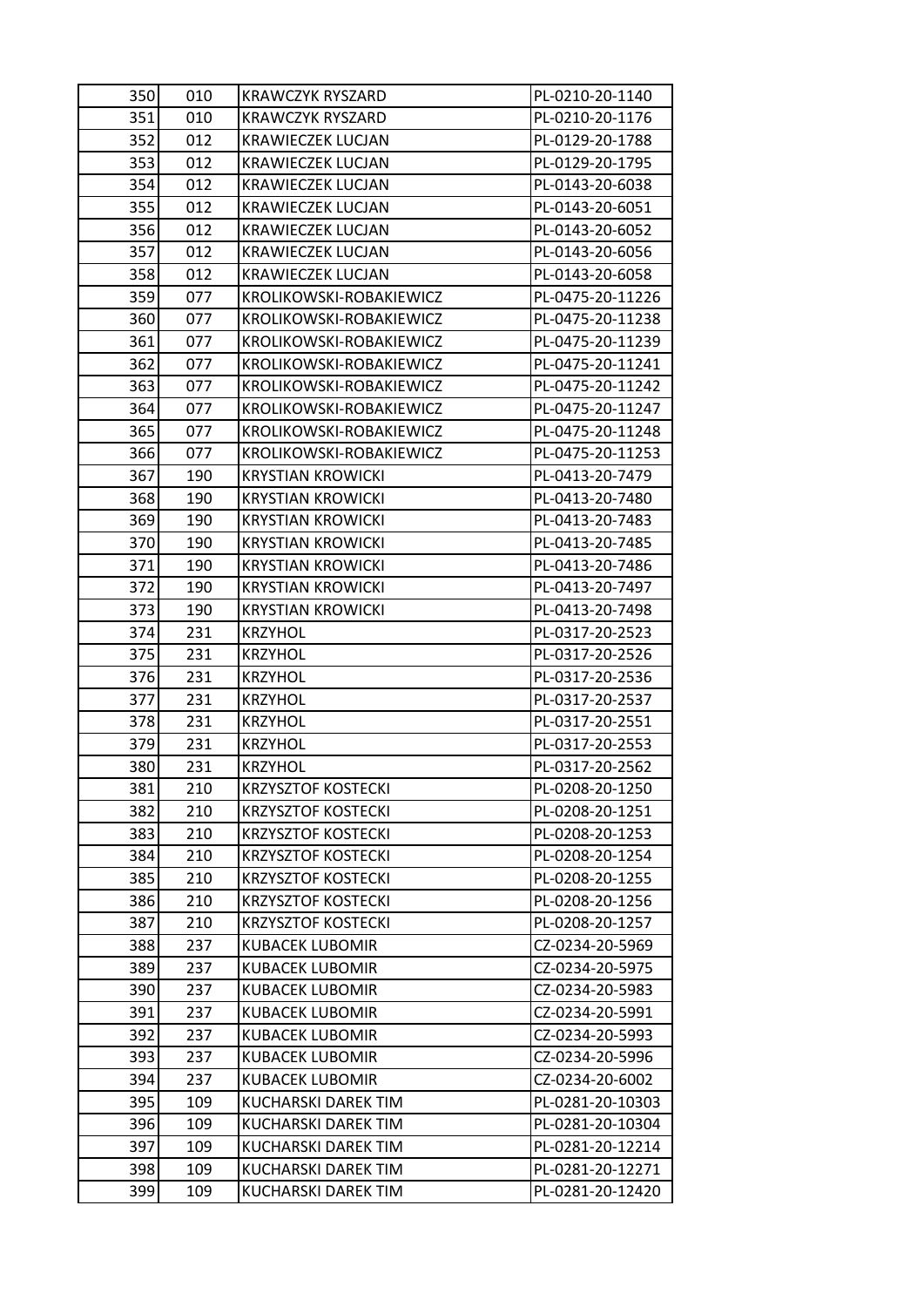| 400 | 109          | KUCHARSKI DAREK TIM                      | PL-0281-20-8804                      |
|-----|--------------|------------------------------------------|--------------------------------------|
| 401 | 109          | KUCHARSKI DAREK TIM                      | PL-0281-20-8892                      |
| 402 | 181          | <b>KURKOWSKI SLAWOMIR</b>                | PL-0321-20-5986                      |
| 403 | 181          | <b>KURKOWSKI SLAWOMIR</b>                | PL-0321-20-5994                      |
| 404 | 181          | <b>KURKOWSKI SLAWOMIR</b>                | PL-0321-20-5995                      |
| 405 | 181          | KURKOWSKI SLAWOMIR                       | PL-0321-20-5997                      |
| 406 | 181          | <b>KURKOWSKI SLAWOMIR</b>                | PL-0321-20-5998                      |
| 407 | 181          | KURKOWSKI SLAWOMIR                       | PL-0321-20-5999                      |
| 408 | 181          | <b>KURKOWSKI SLAWOMIR</b>                | PL-0321-20-6000                      |
| 409 | 011          | <b>KWIETNIOWSKI RAFAL</b>                | PL-0215-20-12246                     |
| 410 | 011          | KWIETNIOWSKI RAFAL                       | PL-0215-20-12249                     |
| 411 | 011          | <b>KWIETNIOWSKI RAFAL</b>                | PL-0215-20-612                       |
| 412 | 011          | <b>KWIETNIOWSKI RAFAL</b>                | PL-0215-20-643                       |
| 413 | 011          | <b>KWIETNIOWSKI RAFAL</b>                | PL-0215-20-656                       |
| 414 | 011          | <b>KWIETNIOWSKI RAFAL</b>                | PL-0215-20-663                       |
| 415 | 011          | <b>KWIETNIOWSKI RAFAL</b>                | PL-0215-20-700                       |
| 416 | 072          | LASECKI JERZY                            | PL-0468-20-5921                      |
| 417 | 072          | <b>LASECKI JERZY</b>                     | PL-0468-20-5923                      |
| 418 | 072          | <b>LASECKI JERZY</b>                     | PL-0468-20-5948                      |
| 419 | 072          | <b>LASECKI JERZY</b>                     | PL-0468-20-5951                      |
| 420 | 072          | <b>LASECKI JERZY</b>                     | PL-0468-20-5979                      |
| 421 | 072          | <b>LASECKI JERZY</b>                     | PL-0468-20-5984                      |
| 422 | 072          | <b>LASECKI JERZY</b>                     | PL-0468-20-5987                      |
| 423 | 015          | LOBODA ADAM                              | PL-033-20-4076                       |
| 424 | 015          | LOBODA ADAM                              | PL-033-20-4095                       |
| 425 | 015          | LOBODA ADAM                              | PL-033-20-4097                       |
| 426 | 200          | LUKASZ I MONIKA LIPIAN                   | PL-0208-20-6505                      |
| 427 | 200          | LUKASZ I MONIKA LIPIAN                   | PL-0208-20-6508                      |
| 428 | 200          | LUKASZ I MONIKA LIPIAN                   | PL-0208-20-6523                      |
| 429 | 200          | LUKASZ I MONIKA LIPIAN                   | PL-0208-20-6525                      |
| 430 | 200          | LUKASZ I MONIKA LIPIAN                   | PL-0208-20-6526                      |
| 431 | 200          | LUKASZ I MONIKA LIPIAN                   | PL-0208-20-6529                      |
| 432 | 200          | LUKASZ I MONIKA LIPIAN                   | PL-0208-20-6530                      |
| 433 | 214          | MACIUSZEK MICHAL                         | PL-0232-20-6301                      |
| 434 | 214          | MACIUSZEK MICHAL                         | PL-0232-20-6303                      |
| 435 | 214          | MACIUSZEK MICHAL                         | PL-0232-20-6305                      |
| 436 | 214          | MACIUSZEK MICHAL                         | PL-0232-20-6314                      |
| 437 | 214          | MACIUSZEK MICHAL                         | PL-0232-20-6317                      |
| 438 | 214          | MACIUSZEK MICHAL                         | PL-0232-20-6320                      |
| 439 | 214          | MACIUSZEK MICHAL                         | PL-0232-20-6323                      |
| 440 | 1            | MALEC MAREK II                           | PL-0215-20-10817                     |
| 441 | $\mathbf{1}$ | MALEC MAREK II                           | PL-0215-20-10850                     |
| 442 | 1            | MALEC MAREK II                           | PL-0215-20-10851                     |
| 443 | 1            | MALEC MAREK II                           | PL-0215-20-10859                     |
| 444 | $\mathbf{1}$ | MALEC MAREK II                           | PL-0215-20-10881                     |
| 445 | 1            | MALEC MAREK II                           | PL-0215-20-2322                      |
| 446 | 059          | <b>MALEC MAREK</b>                       | PL-0215-20-10849                     |
| 447 | 059          | <b>MALEC MAREK</b>                       | PL-0215-20-10858                     |
| 448 |              |                                          |                                      |
| 449 | 059<br>059   | <b>MALEC MAREK</b><br><b>MALEC MAREK</b> | PL-0215-20-10890<br>PL-0215-20-10896 |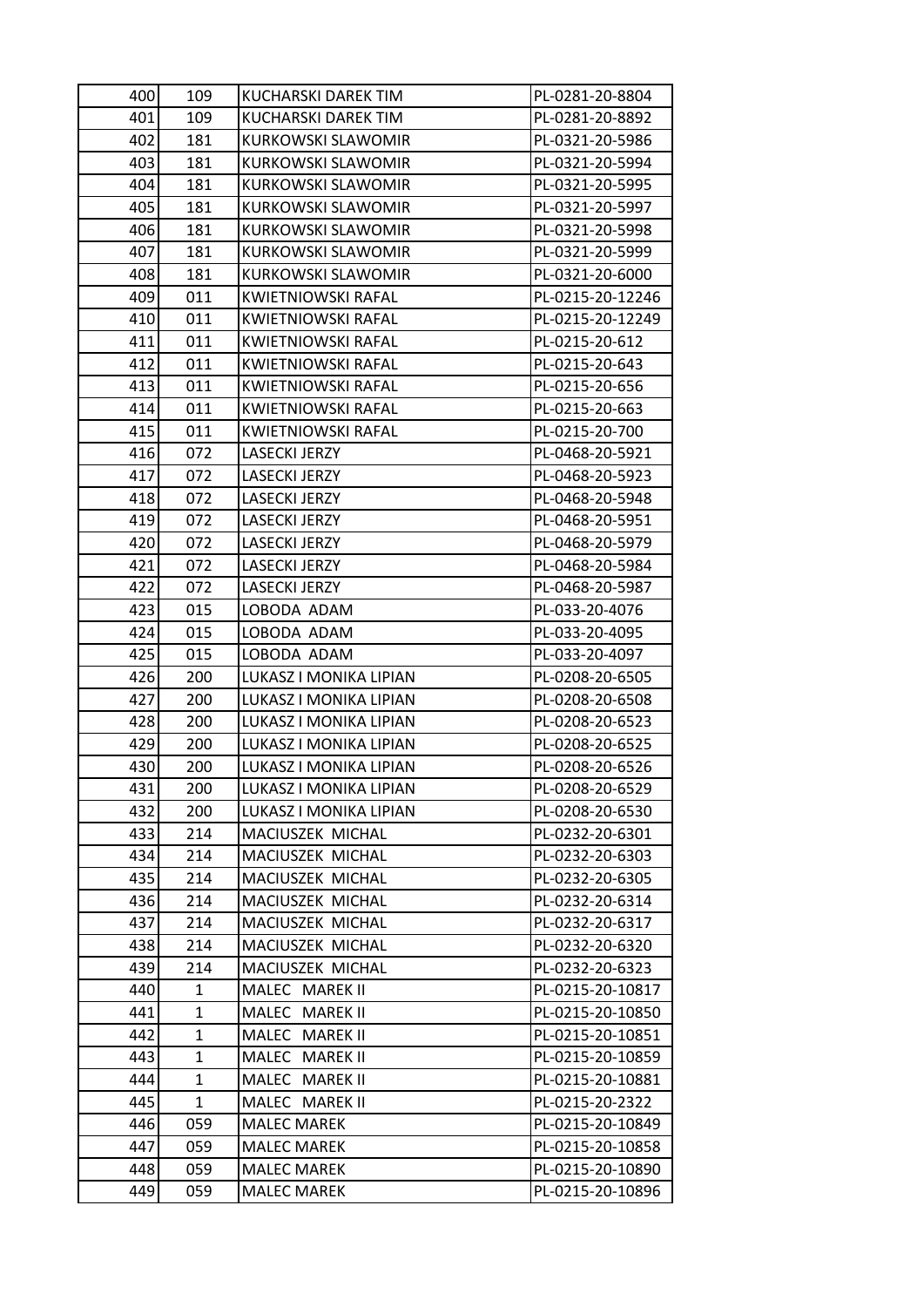| 450 | 059 | <b>MALEC MAREK</b>         | PL-0215-20-10897 |
|-----|-----|----------------------------|------------------|
| 451 | 059 | <b>MALEC MAREK</b>         | PL-0215-20-10899 |
| 452 | 059 | MALEC MAREK                | PL-0397-20-776   |
| 453 | 073 | <b>MARCIN LIPKA</b>        | PL-08-20-2251    |
| 454 | 073 | <b>MARCIN LIPKA</b>        | PL-08-20-2254    |
| 455 | 073 | <b>MARCIN LIPKA</b>        | PL-08-20-2256    |
| 456 | 073 | <b>MARCIN LIPKA</b>        | PL-08-20-2257    |
| 457 | 073 | MARCIN LIPKA               | PL-08-20-2261    |
| 458 | 073 | <b>MARCIN LIPKA</b>        | PL-08-20-2262    |
| 459 | 073 | MARCIN LIPKA               | PL-08-20-2266    |
| 460 | 131 | <b>MAREK KONSEK</b>        | PL-0116-20-3835  |
| 461 | 131 | <b>MAREK KONSEK</b>        | PL-0116-20-3838  |
| 462 | 131 | MAREK KONSEK               | PL-0116-20-3844  |
| 463 | 131 | <b>MAREK KONSEK</b>        | PL-0116-20-3846  |
| 464 | 131 | MAREK KONSEK               | PL-0116-20-3848  |
| 465 | 131 | <b>MAREK KONSEK</b>        | PL-0116-20-3850  |
| 466 | 131 | <b>MAREK KONSEK</b>        | PL-0116-20-3919  |
| 467 | 137 | MAREK SKRBEK               | CZ-0198-20-562   |
| 468 | 137 | <b>MAREK SKRBEK</b>        | CZ-0198-20-563   |
| 469 | 137 | MAREK SKRBEK               | CZ-0198-20-564   |
| 470 | 137 | <b>MAREK SKRBEK</b>        | CZ-0198-20-588   |
| 471 | 119 | <b>MAREK SUDOWSKI</b>      | SK-2404-20-1224  |
| 472 | 119 | <b>MAREK SUDOWSKI</b>      | SK-2404-20-1225  |
| 473 | 119 | <b>MAREK SUDOWSKI</b>      | SK-2404-20-1260  |
| 474 | 119 | <b>MAREK SUDOWSKI</b>      | SK-2404-20-1271  |
| 475 | 119 | <b>MAREK SUDOWSKI</b>      | SK-2404-20-1273  |
| 476 | 119 | <b>MAREK SUDOWSKI</b>      | SK-2404-20-1274  |
| 477 | 119 | <b>MAREK SUDOWSKI</b>      | SK-2404-20-1275  |
| 478 | 197 | MARIAN PACZOS CHARYTATYWNE | PL-0412-20-10240 |
| 479 | 197 | MARIAN PACZOS CHARYTATYWNE | PL-0412-20-10255 |
| 480 | 197 | MARIAN PACZOS CHARYTATYWNE | PL-0412-20-2839  |
| 481 | 197 | MARIAN PACZOS CHARYTATYWNE | PL-0412-20-2843  |
| 482 | 197 | MARIAN PACZOS CHARYTATYWNE | PL-0412-20-2845  |
| 483 | 197 | MARIAN PACZOS CHARYTATYWNE | PL-0412-20-3251  |
| 484 | 197 | MARIAN PACZOS CHARYTATYWNE | PL-0412-20-3252  |
| 485 | 068 | <b>MARIUSZ DUDA</b>        | PL-013-20-6004   |
| 486 | 068 | MARIUSZ DUDA               | PL-014-20-9010   |
| 487 | 068 | MARIUSZ DUDA               | PL-014-20-9024   |
| 488 | 068 | <b>MARIUSZ DUDA</b>        | PL-014-20-9025   |
| 489 | 068 | <b>MARIUSZ DUDA</b>        | PL-014-20-9026   |
| 490 | 068 | MARIUSZ DUDA               | PL-014-20-9035   |
| 491 | 068 | <b>MARIUSZ DUDA</b>        | PL-014-20-9041   |
| 492 | 089 | MARIUSZ SZUBA              | PL-0215-20-10363 |
| 493 | 156 | MATEUSZ ANDRACZKO          | PL-0397-20-951   |
| 494 | 156 | <b>MATEUSZ ANDRACZKO</b>   | PL-0397-20-956   |
| 495 | 156 | <b>MATEUSZ ANDRACZKO</b>   | PL-0397-20-963   |
| 496 | 156 | MATEUSZ ANDRACZKO          | PL-0397-20-965   |
| 497 | 156 | <b>MATEUSZ ANDRACZKO</b>   | PL-0397-20-966   |
| 498 | 156 | MATEUSZ ANDRACZKO          | PL-0397-20-969   |
| 499 | 156 | <b>MATEUSZ ANDRACZKO</b>   | PL-0397-20-977   |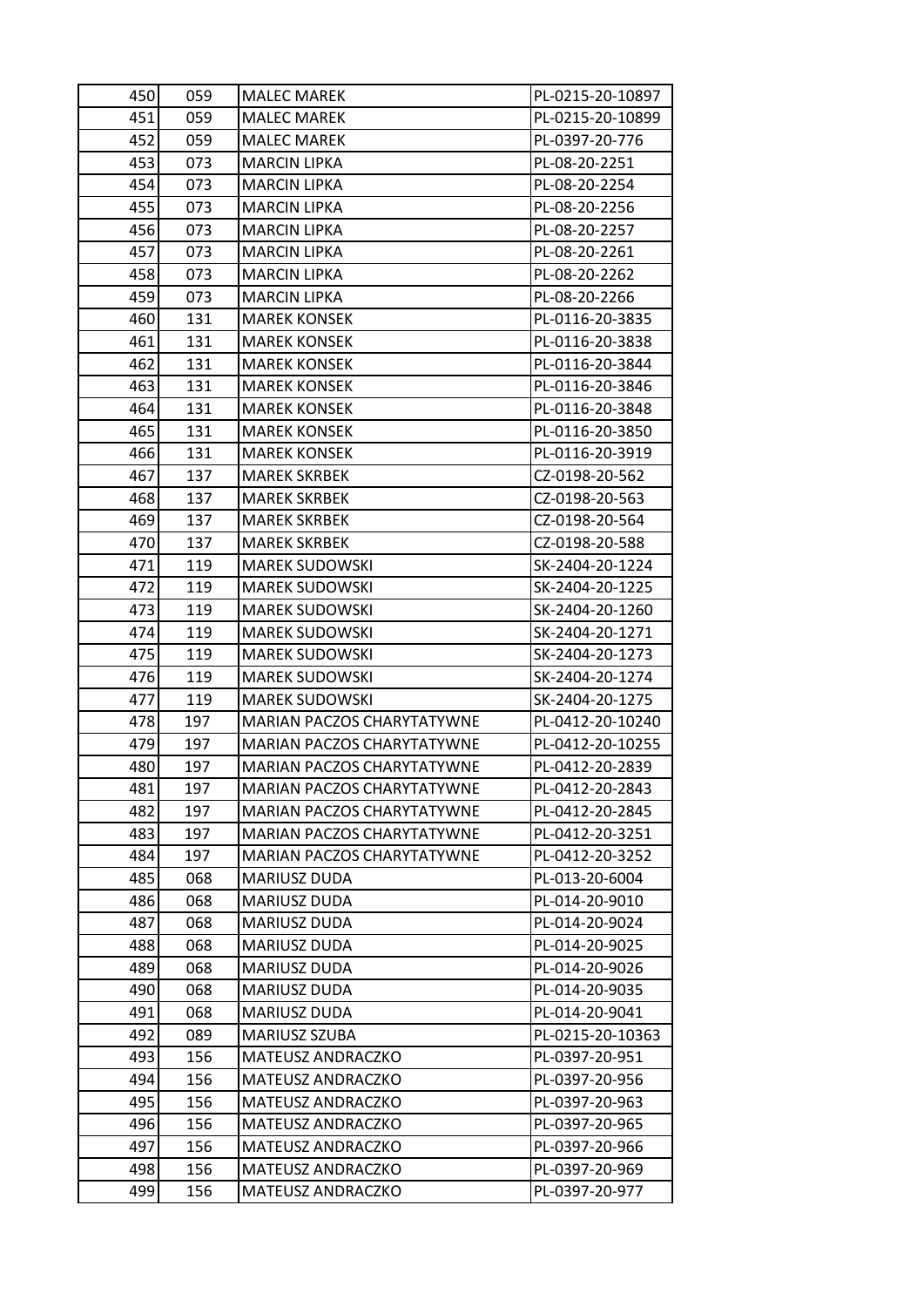| 500 | 128 | <b>MATEUSZ WALESA</b>    | PL-0250-20-10351 |
|-----|-----|--------------------------|------------------|
| 501 | 128 | <b>MATEUSZ WALESA</b>    | PL-0250-20-10352 |
| 502 | 022 | MAZIARZ KONRAD           | PL-0311-20-3805  |
| 503 | 022 | <b>MAZIARZ KONRAD</b>    | PL-0311-20-3806  |
| 504 | 022 | <b>MAZIARZ KONRAD</b>    | PL-0311-20-3822  |
| 505 | 022 | <b>MAZIARZ KONRAD</b>    | PL-0311-20-3825  |
| 506 | 022 | <b>MAZIARZ KONRAD</b>    | PL-0311-20-3831  |
| 507 | 022 | <b>MAZIARZ KONRAD</b>    | PL-0311-20-3835  |
| 508 | 022 | <b>MAZIARZ KONRAD</b>    | PL-0311-20-3839  |
| 509 | 045 | <b>MAZUR KAZIK</b>       | PL-0215-20-377   |
| 510 | 045 | <b>MAZUR KAZIK</b>       | PL-0215-20-380   |
| 511 | 045 | MAZUR KAZIK              | PL-0215-20-383   |
| 512 | 045 | <b>MAZUR KAZIK</b>       | PL-0215-20-386   |
| 513 | 074 | MIAZEK -JANICKI          | PL-0210-20-4361  |
| 514 | 074 | MIAZEK -JANICKI          | PL-0210-20-5806  |
| 515 | 074 | MIAZEK -JANICKI          | PL-0210-20-5810  |
| 516 | 074 | MIAZEK - JANICKI         | PL-0210-20-5817  |
| 517 | 074 | MIAZEK -JANICKI          | PL-0210-20-5824  |
| 518 | 074 | MIAZEK - JANICKI         | PL-0210-20-5825  |
| 519 | 074 | MIAZEK -JANICKI          | PL-0210-20-5834  |
| 520 | 216 | MIECZYSLAW KWIETNIOWSKI  | PL-0215-20-134   |
| 521 | 216 | MIECZYSLAW KWIETNIOWSKI  | PL-0215-20-146   |
| 522 | 216 | MIECZYSLAW KWIETNIOWSKI  | PL-0215-20-147   |
| 523 | 216 | MIECZYSLAW KWIETNIOWSKI  | PL-0215-20-153   |
| 524 | 216 | MIECZYSLAW KWIETNIOWSKI  | PL-0215-20-160   |
| 525 | 216 | MIECZYSLAW KWIETNIOWSKI  | PL-0215-20-164   |
| 526 | 216 | MIECZYSLAW KWIETNIOWSKI  | PL-0215-20-166   |
| 527 | 067 | MIROSLAW WARDA           | PL-0211-20-8082  |
| 528 | 067 | MIROSLAW WARDA           | PL-0211-20-8113  |
| 529 | 067 | MIROSLAW WARDA           | PL-0211-20-8130  |
| 530 | 067 | MIROSLAW WARDA           | PL-0211-20-8134  |
| 531 | 067 | MIROSLAW WARDA           | PL-0211-20-8142  |
| 532 | 067 | MIROSLAW WARDA           | PL-0211-20-8144  |
| 533 | 067 | MIROSLAW WARDA           | PL-0211-20-8145  |
| 534 | 005 | MMMMM DANILOWICZ         | PL-0215-20-11106 |
| 535 | 005 | MMMMM DANILOWICZ         | PL-0215-20-11116 |
| 536 | 005 | MMMMM DANILOWICZ         | PL-0215-20-11131 |
| 537 | 005 | MMMMM DANILOWICZ         | PL-0215-20-11156 |
| 538 | 005 | MMMMM DANILOWICZ         | PL-0215-20-11167 |
| 539 | 005 | MMMMM DANILOWICZ         | PL-0215-20-11183 |
| 540 | 005 | MMMMM DANILOWICZ         | PL-0215-20-11196 |
| 541 | 191 | <b>NACULAK ARTUR</b>     | PL-0413-20-9304  |
| 542 | 191 | <b>NACULAK ARTUR</b>     | PL-0413-20-9326  |
| 543 | 191 | <b>NACULAK ARTUR</b>     | PL-0413-20-9327  |
| 544 | 191 | <b>NACULAK ARTUR</b>     | PL-0413-20-9351  |
| 545 | 191 | <b>NACULAK ARTUR</b>     | PL-0413-20-9375  |
| 546 | 191 | <b>NACULAK ARTUR</b>     | PL-0413-20-9380  |
| 547 | 191 | <b>NACULAK ARTUR</b>     | PL-0413-20-9386  |
| 548 | 004 | <b>OBIDZINSKI ROBERT</b> | PL-0490-20-7061  |
| 549 | 004 | OBIDZINSKI ROBERT        | PL-0490-20-7063  |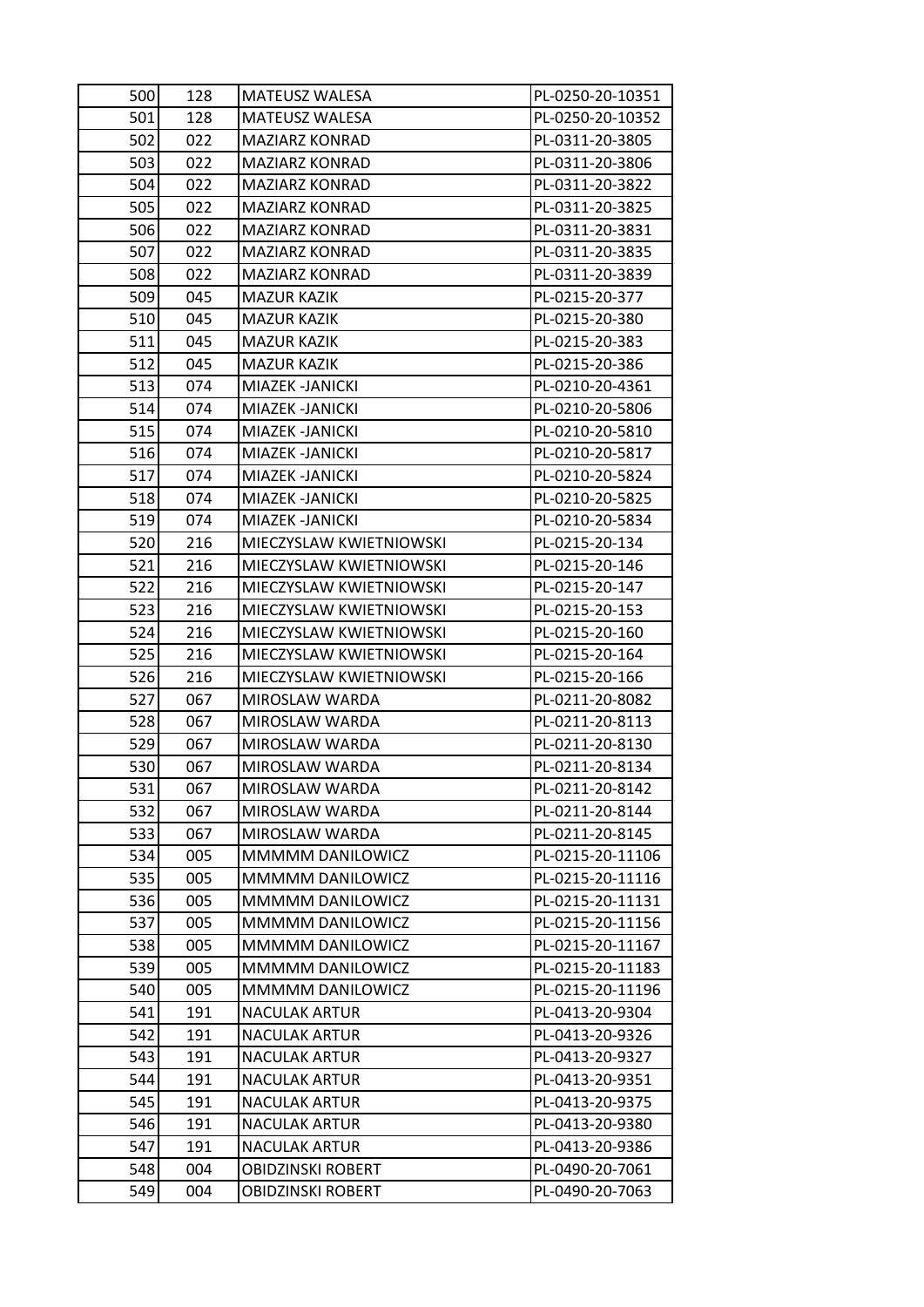| 550 | 004 | <b>OBIDZINSKI ROBERT</b>  | PL-0490-20-7066 |
|-----|-----|---------------------------|-----------------|
| 551 | 004 | <b>OBIDZINSKI ROBERT</b>  | PL-0490-20-7071 |
| 552 | 004 | OBIDZINSKI ROBERT         | PL-0490-20-7072 |
| 553 | 004 | <b>OBIDZINSKI ROBERT</b>  | PL-0490-20-7074 |
| 554 | 004 | OBIDZINSKI ROBERT         | PL-0490-20-7075 |
| 555 | 201 | OLA                       | PL-0211-20-2475 |
| 556 | 201 | <b>OLA</b>                | PL-0211-20-4505 |
| 557 | 201 | <b>OLA</b>                | PL-0211-20-4507 |
| 558 | 201 | <b>OLA</b>                | PL-0211-20-4508 |
| 559 | 201 | <b>OLA</b>                | PL-0211-20-4510 |
| 560 | 201 | OLA                       | PL-0211-20-4517 |
| 561 | 201 | <b>OLA</b>                | PL-0211-20-4518 |
| 562 | 230 | OLA TEAM                  | PL-0211-20-8999 |
| 563 | 013 | <b>OLIVIER KRAWCZAK</b>   | PL-0139-20-2018 |
| 564 | 013 | <b>OLIVIER KRAWCZAK</b>   | PL-0139-20-2040 |
| 565 | 013 | <b>OLIVIER KRAWCZAK</b>   | PL-0139-20-2058 |
| 566 | 013 | <b>OLIVIER KRAWCZAK</b>   | PL-0139-20-2059 |
| 567 | 013 | OLIVIER KRAWCZAK          | PL-0139-20-2060 |
| 568 | 013 | <b>OLIVIER KRAWCZAK</b>   | PL-0139-20-2069 |
| 569 | 013 | OLIVIER KRAWCZAK          | PL-0139-20-2095 |
| 570 | 084 | OLIWKA TEAM               | PL-0293-20-4942 |
| 571 | 084 | <b>OLIWKA TEAM</b>        | PL-0412-20-7581 |
| 572 | 084 | OLIWKA TEAM               | PL-0412-20-7583 |
| 573 | 084 | OLIWKA TEAM               | PL-0412-20-7588 |
| 574 | 084 | OLIWKA TEAM               | PL-0412-20-7589 |
| 575 | 069 | PAN SEKULSKI I ZELAZNIAKI | PL-0303-20-1044 |
| 576 | 069 | PAN SEKULSKI I ZELAZNIAKI | PL-0303-20-1047 |
| 577 | 069 | PAN SEKULSKI I ZELAZNIAKI | PL-0303-20-1056 |
| 578 | 069 | PAN SEKULSKI I ZELAZNIAKI | PL-0468-20-4110 |
| 579 | 069 | PAN SEKULSKI I ZELAZNIAKI | PL-0468-20-4120 |
| 580 | 069 | PAN SEKULSKI I ZELAZNIAKI | PL-0468-20-4143 |
| 581 | 069 | PAN SEKULSKI I ZELAZNIAKI | PL-0468-20-4160 |
| 582 | 226 | PAWEL MALGORZATA LANDMAN  | PL-0208-20-2186 |
| 583 | 226 | PAWEL MALGORZATA LANDMAN  | PL-0208-20-2731 |
| 584 | 226 | PAWEL MALGORZATA LANDMAN  | PL-0208-20-5180 |
| 585 | 226 | PAWEL MALGORZATA LANDMAN  | PL-0208-20-5185 |
| 586 | 226 | PAWEL MALGORZATA LANDMAN  | PL-0208-20-5187 |
| 587 | 226 | PAWEL MALGORZATA LANDMAN  | PL-0208-20-5267 |
| 588 | 226 | PAWEL MALGORZATA LANDMAN  | PL-0208-20-5270 |
| 589 | 125 | PELIKANT & CZARDYBON      | PL-0111-20-3710 |
| 590 | 125 | PELIKANT & CZARDYBON      | PL-0111-20-4088 |
| 591 | 125 | PELIKANT & CZARDYBON      | PL-0111-20-4090 |
| 592 | 125 | PELIKANT & CZARDYBON      | PL-0129-20-2014 |
| 593 | 125 | PELIKANT & CZARDYBON      | PL-0129-20-2020 |
| 594 | 125 | PELIKANT & CZARDYBON      | PL-0129-20-2036 |
| 595 | 125 | PELIKANT & CZARDYBON      | PL-0129-20-2037 |
| 596 | 150 | <b>PIEROGI</b>            | PL-0441-20-4938 |
| 597 | 150 | <b>PIEROGI</b>            | PL-0441-20-4940 |
| 598 | 150 | <b>PIEROGI</b>            | PL-0441-20-4961 |
| 599 | 150 | <b>PIEROGI</b>            | PL-0441-20-5024 |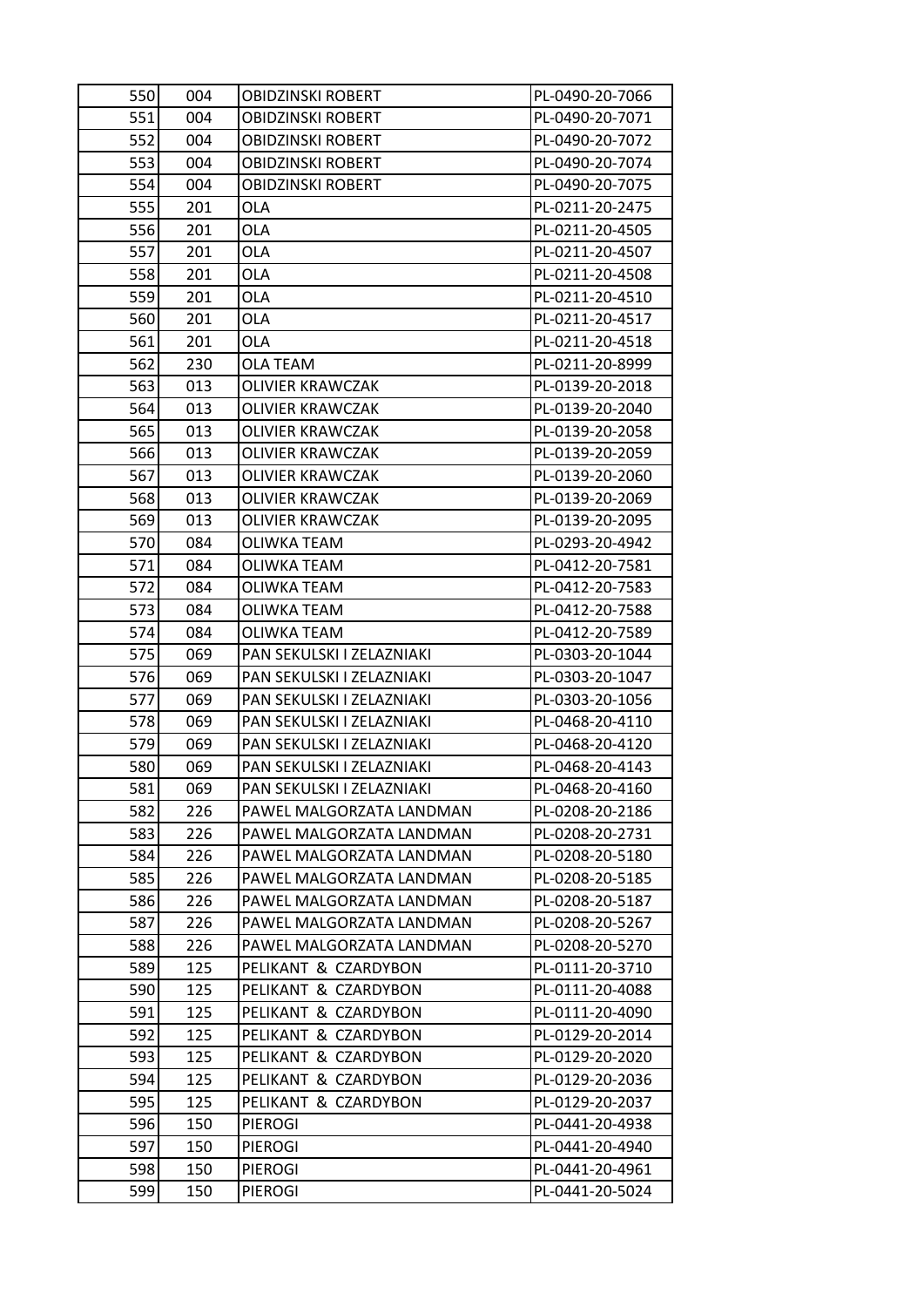| 600 | 150 | <b>PIEROGI</b>        | PL-0441-20-5029  |
|-----|-----|-----------------------|------------------|
| 601 | 150 | <b>PIEROGI</b>        | PL-0441-20-5031  |
| 602 | 150 | <b>PIEROGI</b>        | PL-07-20-2673    |
| 603 | 042 | PIETRASZEK TOMASZ     | PL-05-20-6743    |
| 604 | 042 | PIETRASZEK TOMASZ     | PL-05-20-6747    |
| 605 | 042 | PIETRASZEK TOMASZ     | PL-05-20-6749    |
| 606 | 042 | PIETRASZEK TOMASZ     | PL-05-20-6752    |
| 607 | 042 | PIETRASZEK TOMASZ     | PL-05-20-6753    |
| 608 | 042 | PIETRASZEK TOMASZ     | PL-05-20-6755    |
| 609 | 053 | <b>PIOCAR</b>         | PL-0422-20-664   |
| 610 | 053 | <b>PIOCAR</b>         | PL-0422-20-692   |
| 611 | 053 | <b>PIOCAR</b>         | PL-0422-20-712   |
| 612 | 053 | <b>PIOCAR</b>         | PL-0422-20-717   |
| 613 | 053 | <b>PIOCAR</b>         | PL-0422-20-719   |
| 614 | 053 | <b>PIOCAR</b>         | PL-0422-20-721   |
| 615 | 053 | <b>PIOCAR</b>         | PL-0422-20-724   |
| 616 | 194 | PIOTR SMYK II         | PL-0463-20-3309  |
| 617 | 194 | PIOTR SMYK II         | PL-0463-20-3310  |
| 618 | 194 | PIOTR SMYK II         | PL-0463-20-3320  |
| 619 | 194 | <b>PIOTR SMYK II</b>  | PL-0463-20-3321  |
| 620 | 194 | PIOTR SMYK II         | PL-0463-20-3336  |
| 621 | 194 | PIOTR SMYK II         | PL-0463-20-3349  |
| 622 | 194 | <b>PIOTR SMYK II</b>  | PL-0463-20-3364  |
| 623 | 147 | PIOTROWSKI TOMASZ     | PL-0285-20-18622 |
| 624 | 147 | PIOTROWSKI TOMASZ     | PL-0285-20-18623 |
| 625 | 147 | PIOTROWSKI TOMASZ     | PL-0285-20-18635 |
| 626 | 147 | PIOTROWSKI TOMASZ     | PL-0285-20-18647 |
| 627 | 147 | PIOTROWSKI TOMASZ     | PL-0285-20-18682 |
| 628 | 147 | PIOTROWSKI TOMASZ     | PL-0285-20-18691 |
| 629 | 147 | PIOTROWSKI TOMASZ     | PL-0285-20-18715 |
| 630 | 102 | <b>PO RA PI</b>       | PL-0280-20-5502  |
| 631 | 102 | PO RA PI              | PL-0280-20-5509  |
| 632 | 102 | PO RA PI              | PL-0280-20-5511  |
| 633 | 102 | PO RA PI              | PL-0280-20-5521  |
| 634 | 102 | <b>PO RA PI</b>       | PL-0280-20-5527  |
| 635 | 102 | PO RA PI              | PL-0280-20-5529  |
| 636 | 102 | PO RA PI              | PL-0280-20-5531  |
| 637 | 157 | <b>POLNIK CZESLAW</b> | PL-0164-20-1523  |
| 638 | 157 | POLNIK CZESLAW        | PL-0164-20-1525  |
| 639 | 157 | POLNIK CZESLAW        | PL-0164-20-1529  |
| 640 | 157 | POLNIK CZESLAW        | PL-0164-20-1531  |
| 641 | 157 | POLNIK CZESLAW        | PL-0164-20-1544  |
| 642 | 157 | <b>POLNIK CZESLAW</b> | PL-0164-20-1549  |
| 643 | 157 | POLNIK CZESLAW        | PL-0164-20-1559  |
| 644 | 047 | POTEPSKI WLODZIMIERZ  | PL-0211-20-7551  |
| 645 | 047 | POTEPSKI WLODZIMIERZ  | PL-0211-20-7553  |
| 646 | 047 | POTEPSKI WLODZIMIERZ  | PL-0211-20-7563  |
| 647 | 047 | POTEPSKI WLODZIMIERZ  | PL-0211-20-7567  |
| 648 | 047 | POTEPSKI WLODZIMIERZ  | PL-0211-20-7575  |
| 649 | 047 | POTEPSKI WLODZIMIERZ  | PL-0211-20-855   |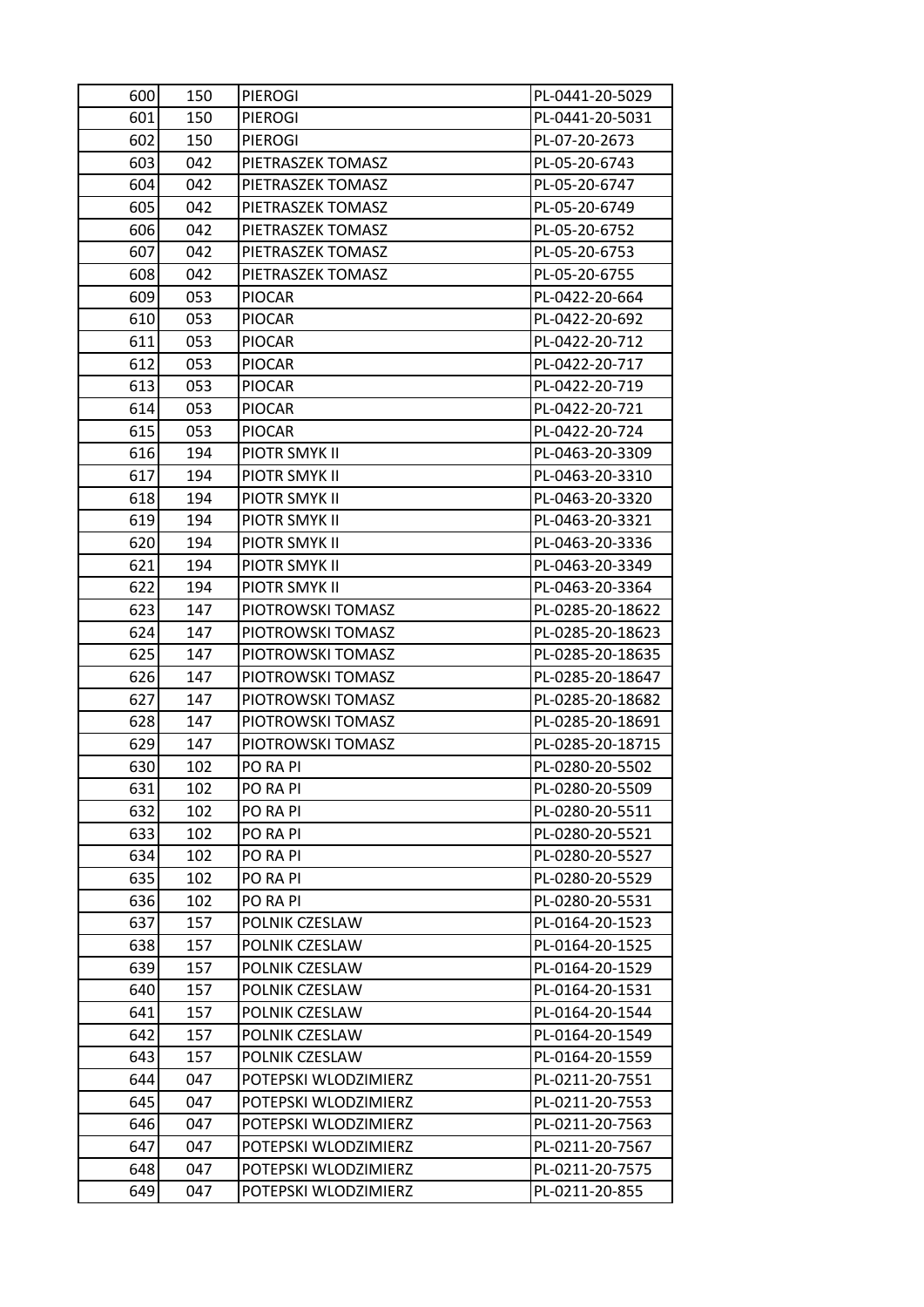| 650 | 047 | POTEPSKI WLODZIMIERZ    | PL-0211-20-859   |
|-----|-----|-------------------------|------------------|
| 651 | 083 | <b>PROMOTOR</b>         | PL-0129-20-1703  |
| 652 | 083 | <b>PROMOTOR</b>         | PL-0129-20-1765  |
| 653 | 083 | <b>PROMOTOR</b>         | PL-0129-20-1774  |
| 654 | 083 | <b>PROMOTOR</b>         | PL-0129-20-1776  |
| 655 | 083 | <b>PROMOTOR</b>         | PL-0129-20-1780  |
| 656 | 083 | <b>PROMOTOR</b>         | PL-0129-20-1799  |
| 657 | 083 | <b>PROMOTOR</b>         | PL-0143-20-6026  |
| 658 | 145 | PRZEDNIKOWSKI WIESLAW   | PL-0306-20-2063  |
| 659 | 145 | PRZEDNIKOWSKI WIESLAW   | PL-0306-20-2068  |
| 660 | 145 | PRZEDNIKOWSKI WIESLAW   | PL-0306-20-2073  |
| 661 | 145 | PRZEDNIKOWSKI WIESLAW   | PL-0306-20-2074  |
| 662 | 145 | PRZEDNIKOWSKI WIESLAW   | PL-0306-20-2078  |
| 663 | 145 | PRZEDNIKOWSKI WIESLAW   | PL-0306-20-2079  |
| 664 | 145 | PRZEDNIKOWSKI WIESLAW   | PL-0306-20-2082  |
| 665 | 148 | PRZEZNZCZENIE           | PL-0253-20-2291  |
| 666 | 148 | PRZEZNZCZENIE           | PL-0253-20-2294  |
| 667 | 148 | PRZEZNZCZENIE           | PL-0253-20-2295  |
| 668 | 148 | PRZEZNZCZENIE           | PL-0414-20-19072 |
| 669 | 148 | PRZEZNZCZENIE           | PL-0414-20-21330 |
| 670 | 148 | PRZEZNZCZENIE           | PL-0414-20-21335 |
| 671 | 101 | RADOSLAW MALYSZ         | PL-0215-20-12065 |
| 672 | 101 | RADOSLAW MALYSZ         | PL-0215-20-12067 |
| 673 | 101 | RADOSLAW MALYSZ         | PL-0215-20-12070 |
| 674 | 115 | RAJCA KRZYSZTOF         | PL-0184-20-1777  |
| 675 | 177 | RIO ADI                 | PL-0422-20-1118  |
| 676 | 177 | RIO ADI                 | PL-0422-20-1119  |
| 677 | 177 | RIO ADI                 | PL-0422-20-1120  |
| 678 | 177 | RIO ADI                 | PL-0422-20-1140  |
| 679 | 177 | RIO ADI                 | PL-0422-20-1141  |
| 680 | 177 | RIO ADI                 | PL-0422-20-1142  |
| 681 | 177 | RIO ADI                 | PL-0422-20-5309  |
| 682 | 209 | <b>SANTOS HODOWLA</b>   | PL-208-20-1235   |
| 683 | 209 | <b>SANTOS HODOWLA</b>   | PL-208-20-1236   |
| 684 | 209 | <b>SANTOS HODOWLA</b>   | PL-208-20-1237   |
| 685 | 209 | <b>SANTOS HODOWLA</b>   | PL-208-20-1239   |
| 686 | 209 | <b>SANTOS HODOWLA</b>   | PL-208-20-1240   |
| 687 | 209 | <b>SANTOS HODOWLA</b>   | PL-208-20-1242   |
| 688 | 209 | <b>SANTOS HODOWLA</b>   | PL-208-20-1245   |
| 689 | 040 | SCHNAIDER KRZYSZTOF     | PL-0232-20-8648  |
| 690 | 052 | <b>SERAFIN LESZEK</b>   | PL-0250-20-4004  |
| 691 | 052 | <b>SERAFIN LESZEK</b>   | PL-0250-20-4007  |
| 692 | 052 | <b>SERAFIN LESZEK</b>   | PL-0250-20-4009  |
| 693 | 052 | <b>SERAFIN LESZEK</b>   | PL-0250-20-4011  |
| 694 | 052 | <b>SERAFIN LESZEK</b>   | PL-0250-20-4015  |
| 695 | 052 | <b>SERAFIN LESZEK</b>   | PL-0250-20-4017  |
| 696 | 052 | <b>SERAFIN LESZEK</b>   | PL-0250-20-4019  |
| 697 | 050 | <b>SERZYSKO</b>         | PL-0478-20-2046  |
| 698 | 048 | SEYKOpol JERZY SERZYSKO | PL-0478-20-2006  |
| 699 | 048 | SEYKOpol JERZY SERZYSKO | PL-0478-20-2007  |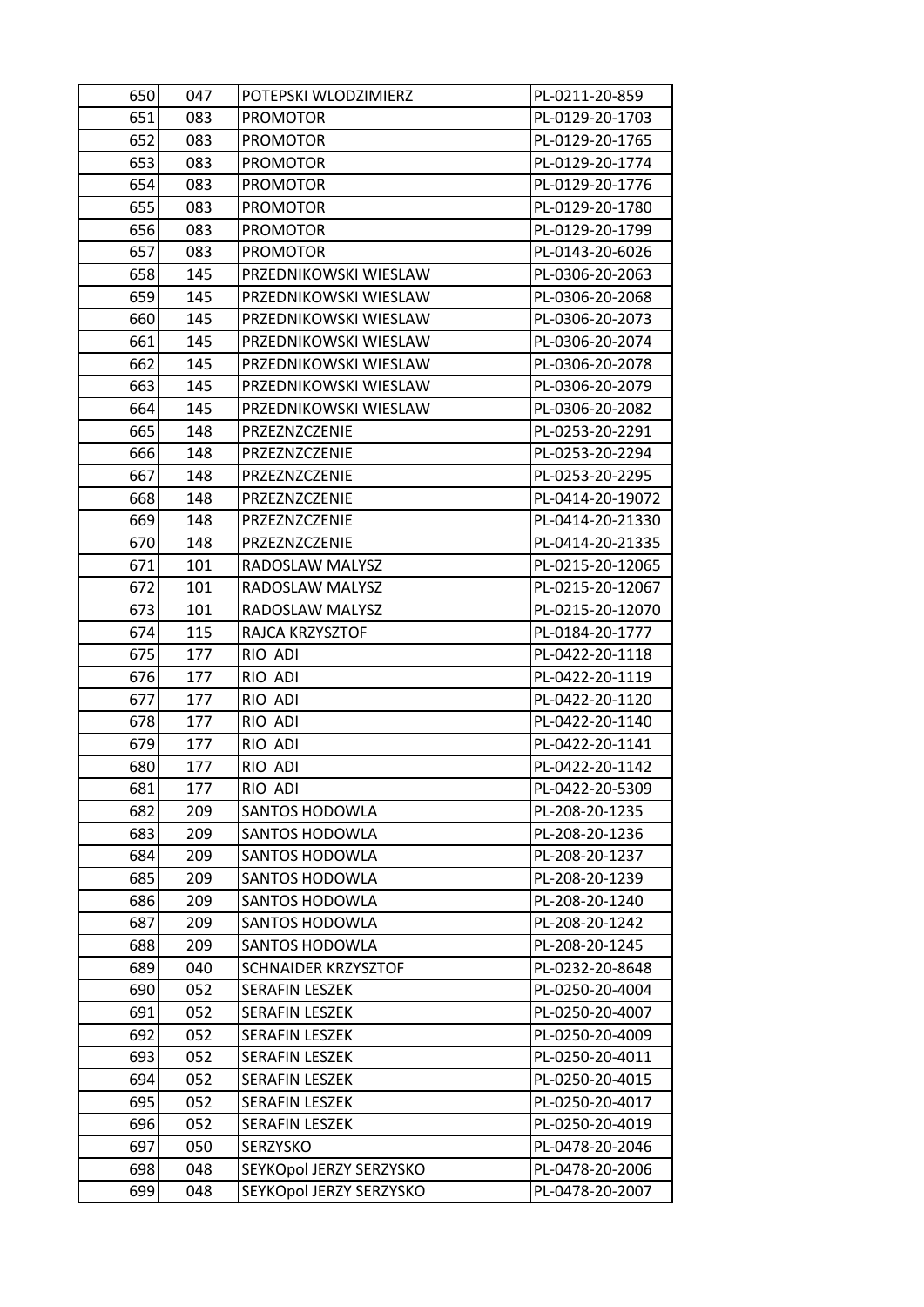| 700 | 048 | SEYKOpol JERZY SERZYSKO     | PL-0478-20-2047 |
|-----|-----|-----------------------------|-----------------|
| 701 | 048 | SEYKOpol JERZY SERZYSKO     | PL-0478-20-2048 |
| 702 | 048 | SEYKOpol JERZY SERZYSKO     | PL-0478-20-2049 |
| 703 | 048 | SEYKOpol JERZY SERZYSKO     | PL-0478-20-2050 |
| 704 | 048 | SEYKOpol JERZY SERZYSKO     | PL-0478-20-2051 |
| 705 | 093 | SLAWOMIR BLASZCZAK          | PL-0215-20-2304 |
| 706 | 093 | SLAWOMIR BLASZCZAK          | PL-0215-20-2305 |
| 707 | 093 | <b>SLAWOMIR BLASZCZAK</b>   | PL-0215-20-2306 |
| 708 | 093 | <b>SLAWOMIR BLASZCZAK</b>   | PL-0215-20-2309 |
| 709 | 093 | SLAWOMIR BLASZCZAK          | PL-0215-20-2310 |
| 710 | 093 | <b>SLAWOMIR BLASZCZAK</b>   | PL-0215-20-2325 |
| 711 | 093 | SLAWOMIR BLASZCZAK          | PL-0215-20-2335 |
| 712 | 108 | <b>SLAWOMIR KLECZAJ</b>     | PL-0180-20-9628 |
| 713 | 108 | SLAWOMIR KLECZAJ            | PL-0180-20-9629 |
| 714 | 108 | <b>SLAWOMIR KLECZAJ</b>     | PL-0180-20-9630 |
| 715 | 108 | <b>SLAWOMIR KLECZAJ</b>     | PL-0180-20-9631 |
| 716 | 108 | SLAWOMIR KLECZAJ            | PL-0180-20-9638 |
| 717 | 108 | <b>SLAWOMIR KLECZAJ</b>     | PL-0180-20-9645 |
| 718 | 108 | <b>SLAWOMIR KLECZAJ</b>     | PL-0180-20-9646 |
| 719 | 039 | <b>SMYK PIOTR</b>           | PL-0210-20-3787 |
| 720 | 039 | <b>SMYK PIOTR</b>           | PL-0210-20-3789 |
| 721 | 039 | <b>SMYK PIOTR</b>           | PL-0210-20-3795 |
| 722 | 039 | <b>SMYK PIOTR</b>           | PL-0210-20-3797 |
| 723 | 039 | <b>SMYK PIOTR</b>           | PL-0210-20-3798 |
| 724 | 039 | <b>SMYK PIOTR</b>           | PL-0210-20-3799 |
| 725 | 039 | <b>SMYK PIOTR</b>           | PL-0210-20-3800 |
| 726 | 158 | <b>SMYK PIOTR III</b>       | PL-0497-20-1644 |
| 727 | 158 | <b>SMYK PIOTR III</b>       | PL-0497-20-1645 |
| 728 | 158 | <b>SMYK PIOTR III</b>       | PL-0497-20-1647 |
| 729 | 158 | <b>SMYK PIOTR III</b>       | PL-0497-20-1648 |
| 730 | 158 | <b>SMYK PIOTR III</b>       | PL-0497-20-1649 |
| 731 | 038 | <b>SMYK TOMEK (DR. III)</b> | PL-0497-20-1650 |
| 732 | 038 | <b>SMYK TOMEK (DR. III)</b> | PL-0497-20-1652 |
| 733 | 038 | <b>SMYK TOMEK (DR. III)</b> | PL-0497-20-1656 |
| 734 | 038 | <b>SMYK TOMEK (DR. III)</b> | PL-0497-20-1657 |
| 735 | 038 | <b>SMYK TOMEK (DR. III)</b> | PL-0497-20-1658 |
| 736 | 038 | <b>SMYK TOMEK (DR. III)</b> | PL-0497-20-1659 |
| 737 | 038 | <b>SMYK TOMEK (DR. III)</b> | PL-0497-20-1662 |
| 738 | 234 | SOKOLOWSKI JERZY            | PL-0220-20-4262 |
| 739 | 234 | SOKOLOWSKI JERZY            | PL-0220-20-4266 |
| 740 | 234 | SOKOLOWSKI JERZY            | PL-0220-20-4269 |
| 741 | 234 | SOKOLOWSKI JERZY            | PL-0220-20-4284 |
| 742 | 234 | SOKOLOWSKI JERZY            | PL-0220-20-4285 |
| 743 | 234 | SOKOLOWSKI JERZY            | PL-0220-20-4287 |
| 744 | 234 | SOKOLOWSKI JERZY            | PL-0490-20-9095 |
| 745 | 081 | <b>STANI</b>                | PL-0231-20-7325 |
| 746 | 081 | STANI                       | PL-0231-20-7326 |
| 747 | 081 | <b>STANI</b>                | PL-0231-20-7331 |
| 748 | 081 | <b>STANI</b>                | PL-0231-20-7333 |
| 749 | 081 | STANI                       | PL-0231-20-7334 |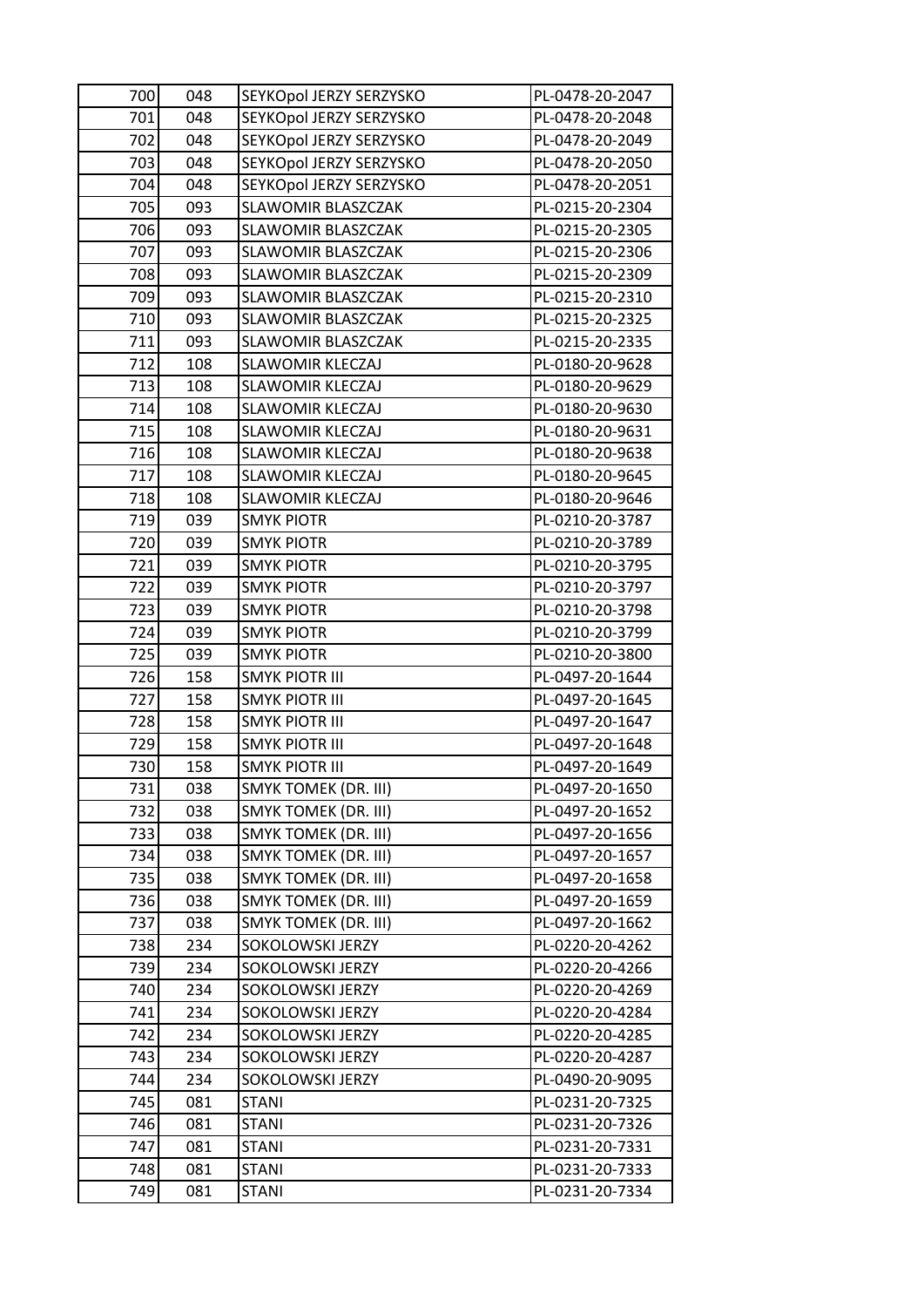| 750<br>751 | 081<br>081 | <b>STANI</b><br><b>STANI</b> | PL-0231-20-7342<br>PL-0231-20-7356 |
|------------|------------|------------------------------|------------------------------------|
| 752        | 081        | <b>STANI</b>                 | PL-0231-20-7363                    |
| 753        | 106        | <b>SZAJA MONIKA I PAWEL</b>  | PL-0374-20-7557                    |
| 754        | 106        | SZAJA MONIKA I PAWEL         | PL-0374-20-7559                    |
| 755        | 106        | SZAJA MONIKA I PAWEL         | PL-0374-20-7560                    |
| 756        | 106        | SZAJA MONIKA I PAWEL         | PL-0374-20-7561                    |
| 757        | 106        | SZAJA MONIKA I PAWEL         | PL-0374-20-7562                    |
| 758        | 106        | SZAJA MONIKA I PAWEL         | PL-0374-20-7563                    |
| 759        | 106        | SZAJA MONIKA I PAWEL         | PL-0374-20-7564                    |
| 760        | 236        | <b>SZALENIEC HENRYK</b>      | PL-0178-20-8001                    |
| 761        | 236        | <b>SZALENIEC HENRYK</b>      | PL-0178-20-8002                    |
| 762        | 236        | <b>SZALENIEC HENRYK</b>      | PL-0178-20-8003                    |
| 763        | 236        | <b>SZALENIEC HENRYK</b>      | PL-0178-20-8004                    |
| 764        | 236        | <b>SZALENIEC HENRYK</b>      | PL-0178-20-8005                    |
| 765        | 236        | <b>SZALENIEC HENRYK</b>      | PL-0178-20-8006                    |
| 766        | 236        | <b>SZALENIEC HENRYK</b>      | PL-0178-20-8009                    |
| 767        | 103        | SZEREGOWIEC DOLOT            | PL-02-20-6903                      |
| 768        | 103        | SZEREGOWIEC DOLOT            | PL-02-20-6907                      |
| 769        | 103        | SZEREGOWIEC DOLOT            | PL-02-20-6913                      |
| 770        | 103        | SZEREGOWIEC DOLOT            | PL-02-20-6915                      |
| 771        | 103        | SZEREGOWIEC DOLOT            | PL-02-20-6917                      |
| 772        | 103        | SZEREGOWIEC DOLOT            | PL-02-20-6920                      |
| 773        | 103        | SZEREGOWIEC DOLOT            | PL-02-20-6922                      |
| 774        | 008        | <b>SZTOBNICKI</b>            | PL-0102-20-9101                    |
| 775        | 008        | <b>SZTOBNICKI</b>            | PL-0102-20-9102                    |
| 776        | 008        | <b>SZTOBNICKI</b>            | PL-0102-20-9105                    |
| 777        | 008        | <b>SZTOBNICKI</b>            | PL-0102-20-9106                    |
| 778        | 008        | <b>SZTOBNICKI</b>            | PL-0102-20-9107                    |
| 779        | 008        | <b>SZTOBNICKI</b>            | S-24-20-329                        |
| 780        | 008        | <b>SZTOBNICKI</b>            | S-24-20-330                        |
| 781        | 118        | SZYMKOWIAK MIROSLAW          | PL-0219-20-3157                    |
| 782        | 118        | SZYMKOWIAK MIROSLAW          | PL-0219-20-3159                    |
| 783        | 118        | SZYMKOWIAK MIROSLAW          | PL-0219-20-3167                    |
| 784        | 118        | SZYMKOWIAK MIROSLAW          | PL-0219-20-3169                    |
| 785        | 118        | SZYMKOWIAK MIROSLAW          | PL-0219-20-3171                    |
| 786        | 118        | SZYMKOWIAK MIROSLAW          | PL-0219-20-3172                    |
| 787        | 118        | SZYMKOWIAK MIROSLAW          | PL-0219-20-3173                    |
| 788        | 235        | TALENT QUATRO MATUSKA        | CZ-0334-20-331                     |
| 789        | 235        | TALENT QUATRO MATUSKA        | CZ-0334-20-332                     |
| 790        | 235        | TALENT QUATRO MATUSKA        | CZ-0334-20-333                     |
| 791        | 235        | TALENT QUATRO MATUSKA        | CZ-0334-20-334                     |
| 792        | 235        | TALENT QUATRO MATUSKA        | CZ-0334-20-335                     |
| 793        | 235        | TALENT QUATRO MATUSKA        | CZ-0334-20-339                     |
| 794        | 235        | TALENT QUATRO MATUSKA        | CZ-0334-20-340                     |
| 795        | 155        | <b>TAYA</b>                  | PL-0250-20-4023                    |
| 796        | 155        | <b>TAYA</b>                  | PL-0250-20-4026                    |
| 797        | 155        | TAYA                         | PL-0250-20-4031                    |
| 798        | 155        | <b>TAYA</b>                  | PL-0250-20-4033                    |
| 799        | 155        | TAYA                         | PL-0250-20-4035                    |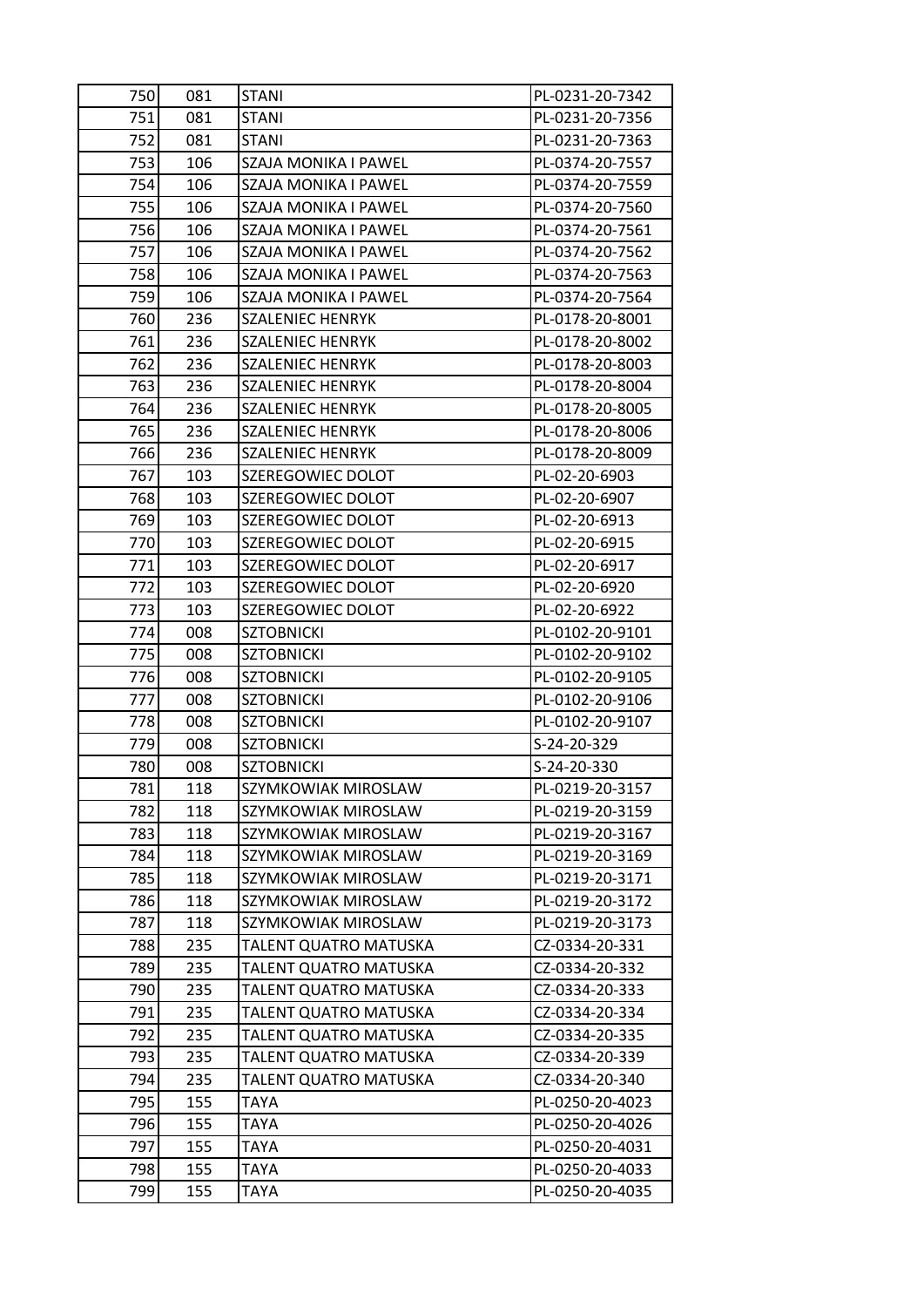| 800 | 155 | <b>TAYA</b>                   | PL-0250-20-4038  |
|-----|-----|-------------------------------|------------------|
| 801 | 155 | TAYA                          | PL-0250-20-4042  |
| 802 | 213 | TEAM BARKA                    | PL-0211-20-8954  |
| 803 | 213 | <b>TEAM BARKA</b>             | PL-0211-20-8956  |
| 804 | 167 | TEAM ESCHKE KOLODYNSKI        | PL-0129-20-1752  |
| 805 | 167 | TEAM ESCHKE KOLODYNSKI        | PL-0129-20-2722  |
| 806 | 167 | TEAM ESCHKE KOLODYNSKI        | PL-0129-20-2723  |
| 807 | 167 | <b>TEAM ESCHKE KOLODYNSKI</b> | PL-0143-20-1748  |
| 808 | 167 | <b>TEAM ESCHKE KOLODYNSKI</b> | PL-0143-20-1770  |
| 809 | 167 | TEAM ESCHKE KOLODYNSKI        | PL-0143-20-6054  |
| 810 | 167 | TEAM ESCHKE KOLODYNSKI        | PL-0143-20-6055  |
| 811 | 160 | TEAM STOCHAJ- NIZYNSKI        | PL-0425-20-11823 |
| 812 | 160 | TEAM STOCHAJ- NIZYNSKI        | PL-0425-20-6537  |
| 813 | 160 | <b>TEAM STOCHAJ- NIZYNSKI</b> | PL-0425-20-6538  |
| 814 | 160 | TEAM STOCHAJ- NIZYNSKI        | PL-0425-20-6539  |
| 815 | 160 | TEAM STOCHAJ- NIZYNSKI        | PL-0425-20-6631  |
| 816 | 160 | TEAM STOCHAJ- NIZYNSKI        | PL-0425-20-6641  |
| 817 | 160 | TEAM STOCHAJ- NIZYNSKI        | PL-0425-20-6650  |
| 818 | 016 | TIM-MODLISZEWICE              | CZ-0137-20-3863  |
| 819 | 016 | TIM-MODLISZEWICE              | CZ-0137-20-3865  |
| 820 | 016 | TIM-MODLISZEWICE              | CZ-0137-20-3898  |
| 821 | 016 | TIM-MODLISZEWICE              | PL-047-20-4022   |
| 822 | 016 | TIM-MODLISZEWICE              | PL-047-20-4080   |
| 823 | 016 | TIM-MODLISZEWICE              | PL-047-20-4090   |
| 824 | 016 | TIM-MODLISZEWICE              | PL-047-20-9704   |
| 825 | 113 | <b>TOMASZ GMINSKI</b>         | PL-0327-20-887   |
| 826 | 113 | TOMASZ GMINSKI                | PL-0327-20-906   |
| 827 | 113 | <b>TOMASZ GMINSKI</b>         | PL-0327-20-908   |
| 828 | 113 | <b>TOMASZ GMINSKI</b>         | PL-0327-20-909   |
| 829 | 113 | TOMASZ GMINSKI                | PL-0327-20-916   |
| 830 | 113 | <b>TOMASZ GMINSKI</b>         | PL-0476-20-6601  |
| 831 | 113 | <b>TOMASZ GMINSKI</b>         | PL-0476-20-6607  |
| 832 | 105 | <b>TOMASZ GOZDUR</b>          | PL-0185-20-6023  |
| 833 | 105 | <b>TOMASZ GOZDUR</b>          | PL-0185-20-6048  |
| 834 | 105 | <b>TOMASZ GOZDUR</b>          | PL-0185-20-6078  |
| 835 | 105 | <b>TOMASZ GOZDUR</b>          | PL-0185-20-6079  |
| 836 | 105 | TOMASZ GOZDUR                 | PL-0185-20-6081  |
| 837 | 105 | <b>TOMASZ GOZDUR</b>          | PL-0185-20-6082  |
| 838 | 105 | <b>TOMASZ GOZDUR</b>          | PL-0185-20-6088  |
| 839 | 196 | <b>TOMASZ KUBIK</b>           | PL-0248-20-10513 |
| 840 | 196 | <b>TOMASZ KUBIK</b>           | PL-0248-20-10514 |
| 841 | 037 | TOMASZ SMYK (DR. II)          | PL-0497-20-1651  |
| 842 | 037 | TOMASZ SMYK (DR. II)          | PL-0497-20-1653  |
| 843 | 037 | TOMASZ SMYK (DR. II)          | PL-0497-20-1654  |
| 844 | 037 | TOMASZ SMYK (DR. II)          | PL-0497-20-1660  |
| 845 | 037 | TOMASZ SMYK (DR. II)          | PL-0497-20-1661  |
| 846 | 037 | TOMASZ SMYK (DR. II)          | PL-0497-20-1669  |
| 847 | 037 | TOMASZ SMYK (DR. II)          | PL-0497-20-1999  |
| 848 | 193 | TOMASZ ZAJAC                  | PL-0215-20-10904 |
| 849 | 193 | <b>TOMASZ ZAJAC</b>           | PL-0215-20-10915 |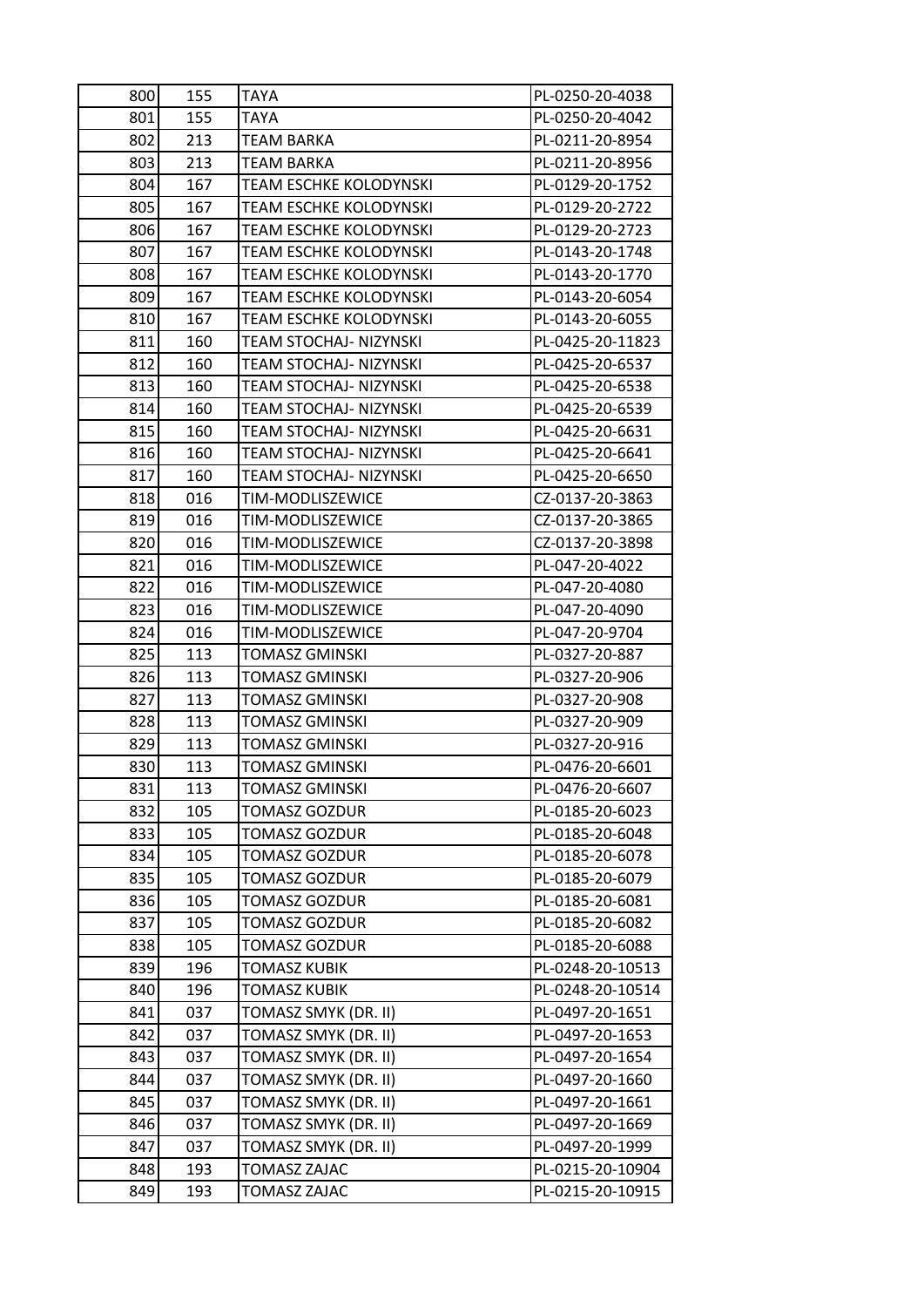| 850 | 193 | <b>TOMASZ ZAJAC</b>    | PL-0215-20-10922 |
|-----|-----|------------------------|------------------|
| 851 | 193 | TOMASZ ZAJAC           | PL-0215-20-10924 |
| 852 | 193 | TOMASZ ZAJAC           | PL-0215-20-10940 |
| 853 | 193 | TOMASZ ZAJAC           | PL-0215-20-10943 |
| 854 | 193 | TOMASZ ZAJAC           | PL-0215-20-10956 |
| 855 | 043 | <b>TORZ SLAWOMIR</b>   | PL-0140-20-5056  |
| 856 | 043 | TORZ SLAWOMIR          | PL-0140-20-5066  |
| 857 | 043 | TORZ SLAWOMIR          | PL-0140-20-5067  |
| 858 | 043 | TORZ SLAWOMIR          | PL-0140-20-5075  |
| 859 | 043 | TORZ SLAWOMIR          | PL-0140-20-5085  |
| 860 | 043 | TORZ SLAWOMIR          | PL-0140-20-5090  |
| 861 | 043 | TORZ SLAWOMIR          | PL-0140-20-5091  |
| 862 | 225 | TRYBULSKI KRYSTIAN     | PL-039-20-8431   |
| 863 | 225 | TRYBULSKI KRYSTIAN     | PL-039-20-8433   |
| 864 | 171 | VAN VET J. RAK- K. BYC | PL-01-20-141     |
| 865 | 171 | VAN VET J. RAK- K. BYC | PL-01-20-147     |
| 866 | 171 | VAN VET J. RAK-K. BYC  | PL-01-20-149     |
| 867 | 171 | VAN VET J. RAK- K. BYC | PL-01-20-150     |
| 868 | 171 | VAN VET J. RAK- K. BYC | PL-01-20-160     |
| 869 | 171 | VAN VET J. RAK- K. BYC | PL-01-20-166     |
| 870 | 171 | VAN VET J. RAK- K. BYC | PL-01-20-170     |
| 871 | 188 | WACLAW SWATOWSKI       | PL-0208-20-6215  |
| 872 | 188 | WACLAW SWATOWSKI       | PL-0208-20-6216  |
| 873 | 188 | WACLAW SWATOWSKI       | PL-0208-20-6217  |
| 874 | 188 | WACLAW SWATOWSKI       | PL-0208-20-6218  |
| 875 | 188 | WACLAW SWATOWSKI       | PL-0208-20-6219  |
| 876 | 188 | WACLAW SWATOWSKI       | PL-0208-20-6220  |
| 877 | 032 | WAJSZCZUK RYSZARD      | PL-0215-20-11693 |
| 878 | 032 | WAJSZCZUK RYSZARD      | PL-0215-20-11694 |
| 879 | 032 | WAJSZCZUK RYSZARD      | PL-0215-20-11696 |
| 880 | 032 | WAJSZCZUK RYSZARD      | PL-0215-20-11697 |
| 881 | 032 | WAJSZCZUK RYSZARD      | PL-0215-20-11698 |
| 882 | 032 | WAJSZCZUK RYSZARD      | PL-0215-20-11699 |
| 883 | 032 | WAJSZCZUK RYSZARD      | PL-0215-20-11700 |
| 884 | 110 | WALDEK MAJEWSKI        | PL-0180-20-5513  |
| 885 | 110 | <b>WALDEK MAJEWSKI</b> | PL-0180-20-5517  |
| 886 | 110 | WALDEK MAJEWSKI        | PL-0180-20-5593  |
| 887 | 110 | WALDEK MAJEWSKI        | PL-0180-20-6603  |
| 888 | 110 | WALDEK MAJEWSKI        | PL-0180-20-6605  |
| 889 | 110 | WALDEK MAJEWSKI        | PL-0180-20-6606  |
| 890 | 110 | <b>WALDEK MAJEWSKI</b> | PL-0180-20-6608  |
| 891 | 203 | WALDEMAR WROBEL        | PL-0498-20-5153  |
| 892 | 203 | WALDEMAR WROBEL        | PL-0498-20-5154  |
| 893 | 203 | WALDEMAR WROBEL        | PL-0498-20-5155  |
| 894 | 203 | WALDEMAR WROBEL        | PL-0498-20-5159  |
| 895 | 203 | <b>WALDEMAR WROBEL</b> | PL-0498-20-5164  |
| 896 | 203 | WALDEMAR WROBEL        | PL-0498-20-5165  |
| 897 | 203 | WALDEMAR WROBEL        | PL-0498-20-5166  |
| 898 | 054 | WEBER ADAM I HENRYK    | PL-0248-20-607   |
| 899 | 054 | WEBER ADAM I HENRYK    | PL-0248-20-608   |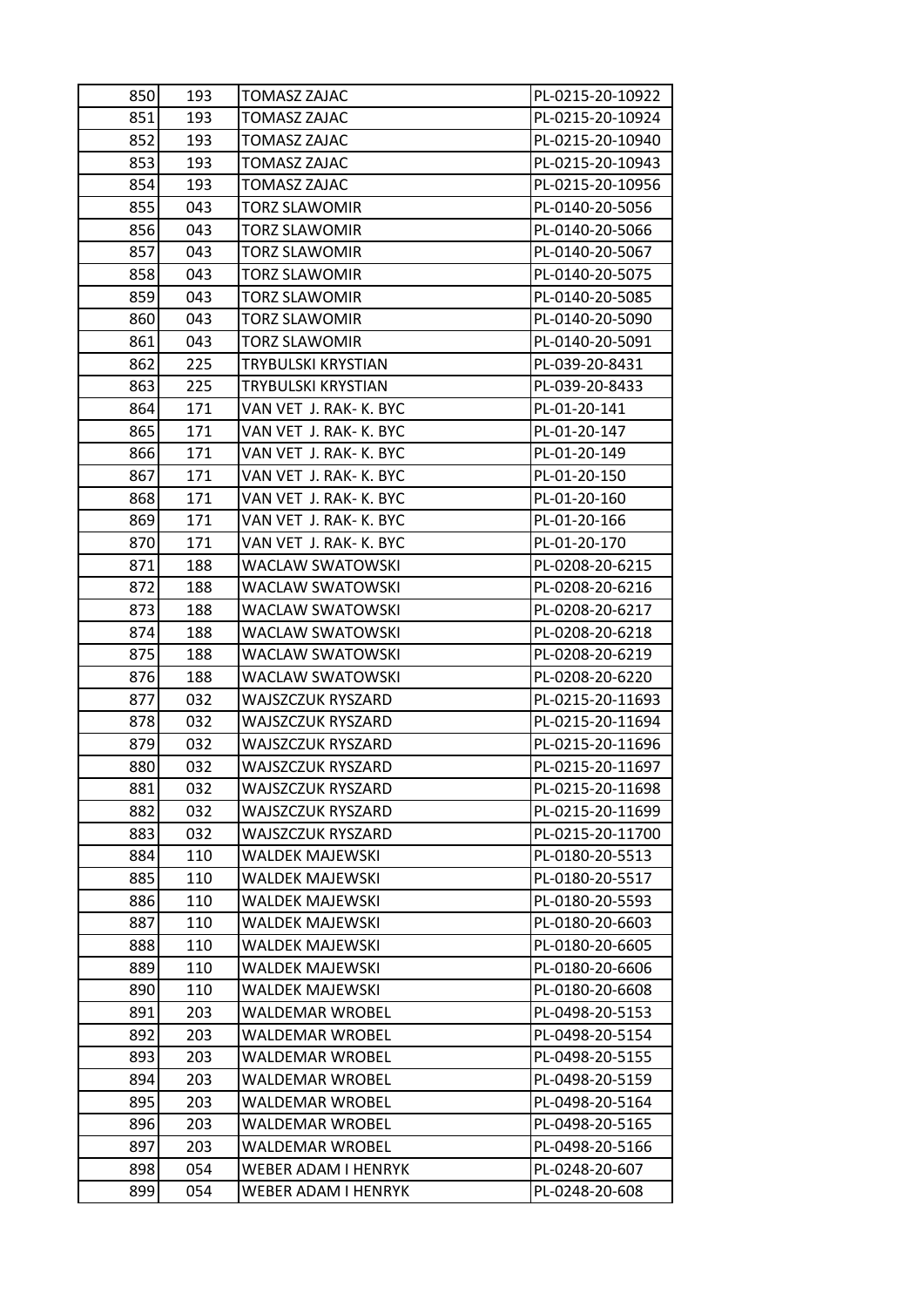| 900        | 054        | WEBER ADAM I HENRYK                  | PL-0248-20-610                     |
|------------|------------|--------------------------------------|------------------------------------|
| 901        | 054        | WEBER ADAM I HENRYK                  | PL-0248-20-611                     |
| 902        | 054        | WEBER ADAM I HENRYK                  | PL-0248-20-612                     |
| 903        | 054        | WEBER ADAM I HENRYK                  | PL-0248-20-617                     |
| 904        | 054        | WEBER ADAM I HENRYK                  | PL-0248-20-620                     |
| 905        | 041        | WG MAZURY                            | BE--20-2057621                     |
| 906        | 041        | WG MAZURY                            | BE--20-2108445                     |
| 907        | 041        | <b>WG MAZURY</b>                     | BE--20-2108452                     |
| 908        | 041        | WG MAZURY                            | BE--20-2108459                     |
| 909        | 041        | WG MAZURY                            | PL-013-20-7464                     |
| 910        | 041        | WG MAZURY                            | PL-013-20-7465                     |
| 911        | 173        | WIESLAW CALUJ                        | PL-0214-20-18821                   |
| 912        | 173        | <b>WIESLAW CALUJ</b>                 | PL-0214-20-18829                   |
| 913        | 173        | WIESLAW CALUJ                        | PL-0214-20-18841                   |
| 914        | 173        | WIESLAW CALUJ                        | PL-0214-20-18844                   |
| 915        | 173        | <b>WIESLAW CALUJ</b>                 | PL-0214-20-18845                   |
| 916        | 173        | <b>WIESLAW CALUJ</b>                 | PL-0214-20-18846                   |
| 917        | 173        | WIESLAW CALUJ                        | PL-0214-20-18850                   |
| 918        | 114        | ZAJAC SZYMANSKI                      | PL-0208-20-5056                    |
| 919        | 114        | ZAJAC SZYMANSKI                      | PL-0208-20-8927                    |
| 920        | 114        | ZAJAC SZYMANSKI                      | PL-0208-20-8931                    |
| 921        | 114        | ZAJAC SZYMANSKI                      | PL-0208-20-8932                    |
| 922        | 114        | ZAJAC SZYMANSKI                      | PL-0208-20-8938                    |
| 923        | 114        | ZAJAC SZYMANSKI                      | PL-0208-20-8943                    |
| 924        | 114        | ZAJAC SZYMANSKI                      | PL-0208-20-8944                    |
|            |            |                                      |                                    |
| 925        | 135        | ZAWADA ANDRZEJ                       | PL-01-20-2201                      |
| 926        | 135        | ZAWADA ANDRZEJ                       | PL-01-20-2202                      |
| 927        | 135        | ZAWADA ANDRZEJ                       | PL-01-20-2372                      |
| 928        | 135        | ZAWADA ANDRZEJ                       | PL-01-20-2392                      |
| 929        | 135        | ZAWADA ANDRZEJ                       | PL-01-20-2393                      |
| 930        | 135        | ZAWADA ANDRZEJ                       | PL-01-20-2395                      |
| 931        | 135        | ZAWADA ANDRZEJ                       | PL-01-20-2397                      |
| 932        | 075        | ZAWISLAK ADAM                        | PL-0215-20-2234                    |
| 933        | 075        | ZAWISLAK ADAM                        | PL-0215-20-2235                    |
| 934        | 075        | ZAWISLAK ADAM                        | PL-0215-20-2240                    |
| 935        | 075        | ZAWISLAK ADAM                        | PL-0215-20-2248                    |
| 936        | 075        | ZAWISLAK ADAM                        | PL-0215-20-2251                    |
| 937        | 075        | ZAWISLAK ADAM                        | PL-0215-20-2255                    |
| 938        | 075        | ZAWISLAK ADAM                        | PL-0215-20-2259                    |
| 939        | 178        | <b>ZBIGNIEW SKARZYCKI</b>            | PL-0211-20-12353                   |
| 940        | 178        | ZBIGNIEW SKARZYCKI                   | PL-0211-20-12354                   |
| 941        | 178        | ZBIGNIEW SKARZYCKI                   | PL-0211-20-12355                   |
| 942        | 178        | ZBIGNIEW SKARZYCKI                   | PL-0211-20-12356                   |
| 943        | 178        | ZBIGNIEW SKARZYCKI                   | PL-0211-20-12357                   |
| 944        | 178        | ZBIGNIEW SKARZYCKI                   | PL-0211-20-12358                   |
| 945        | 178        | <b>ZBIGNIEW SKARZYCKI</b>            | PL-0211-20-12366                   |
| 946        | 183        | <b>ZBIGNIEW WOLANIN</b>              | PL-0248-20-4614                    |
| 947        | 183        | ZBIGNIEW WOLANIN                     | PL-0248-20-4637                    |
| 948<br>949 | 183<br>183 | ZBIGNIEW WOLANIN<br>ZBIGNIEW WOLANIN | PL-0248-20-4639<br>PL-0248-20-4640 |